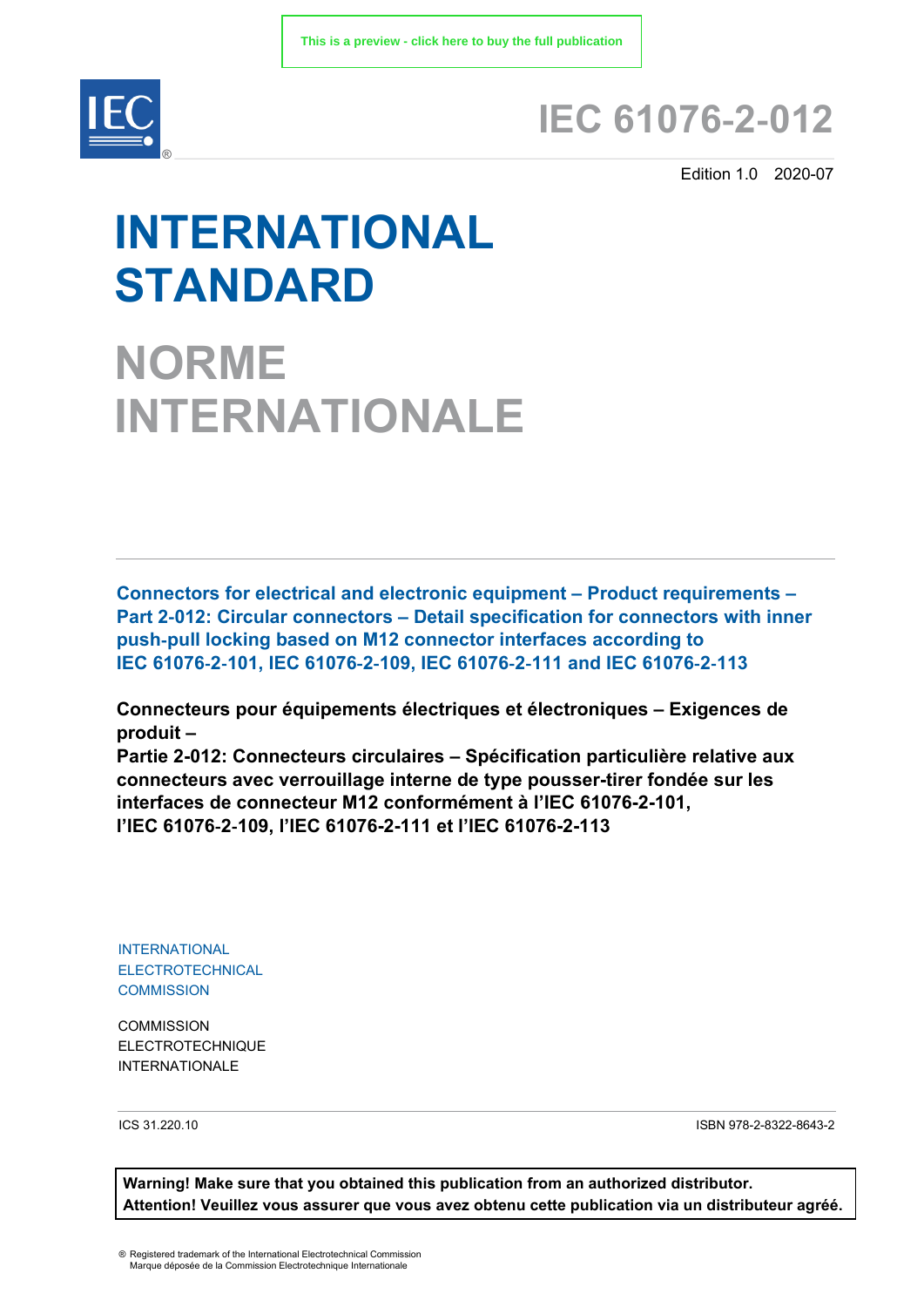$-2-$ 

IEC 61076-2-012:2020 © IEC 2020

# CONTENTS

| 1 |        |                                                            |  |
|---|--------|------------------------------------------------------------|--|
| 2 |        |                                                            |  |
| 3 |        |                                                            |  |
| 4 |        |                                                            |  |
|   | 4.1    |                                                            |  |
|   | 4.1.1  |                                                            |  |
|   | 4.1.2  |                                                            |  |
|   | 4.2    |                                                            |  |
|   | 4.3    |                                                            |  |
|   | 4.4    |                                                            |  |
|   | 4.5    |                                                            |  |
|   | 4.6    |                                                            |  |
|   | 4.7    |                                                            |  |
| 5 |        |                                                            |  |
|   |        |                                                            |  |
|   | 5.1    |                                                            |  |
|   | 5.2    |                                                            |  |
|   | 5.2.1  |                                                            |  |
|   | 5.2.2  |                                                            |  |
|   | 5.2.3  |                                                            |  |
|   | 5.3    |                                                            |  |
|   | 5.3.1  |                                                            |  |
|   | 5.3.2  |                                                            |  |
|   | 5.3.3  |                                                            |  |
|   | 5.3.4  |                                                            |  |
|   | 5.3.5  |                                                            |  |
|   | 5.3.6  |                                                            |  |
|   | 5.3.7  |                                                            |  |
|   | 5.3.8  |                                                            |  |
|   | 5.3.9  |                                                            |  |
|   | 5.3.10 |                                                            |  |
|   | 5.3.11 |                                                            |  |
|   | 5.3.12 |                                                            |  |
|   | 5.3.13 |                                                            |  |
|   | 5.3.14 |                                                            |  |
|   | 5.3.15 |                                                            |  |
|   | 5.3.16 |                                                            |  |
|   | 5.3.17 |                                                            |  |
|   | 5.4    |                                                            |  |
| 6 |        |                                                            |  |
|   | 6.1    |                                                            |  |
|   | 6.2    |                                                            |  |
|   | 6.2.1  |                                                            |  |
|   | 6.2.2  | Rated voltage - Rated impulse voltage - Pollution degree55 |  |
|   | 6.2.3  |                                                            |  |
|   | 6.2.4  |                                                            |  |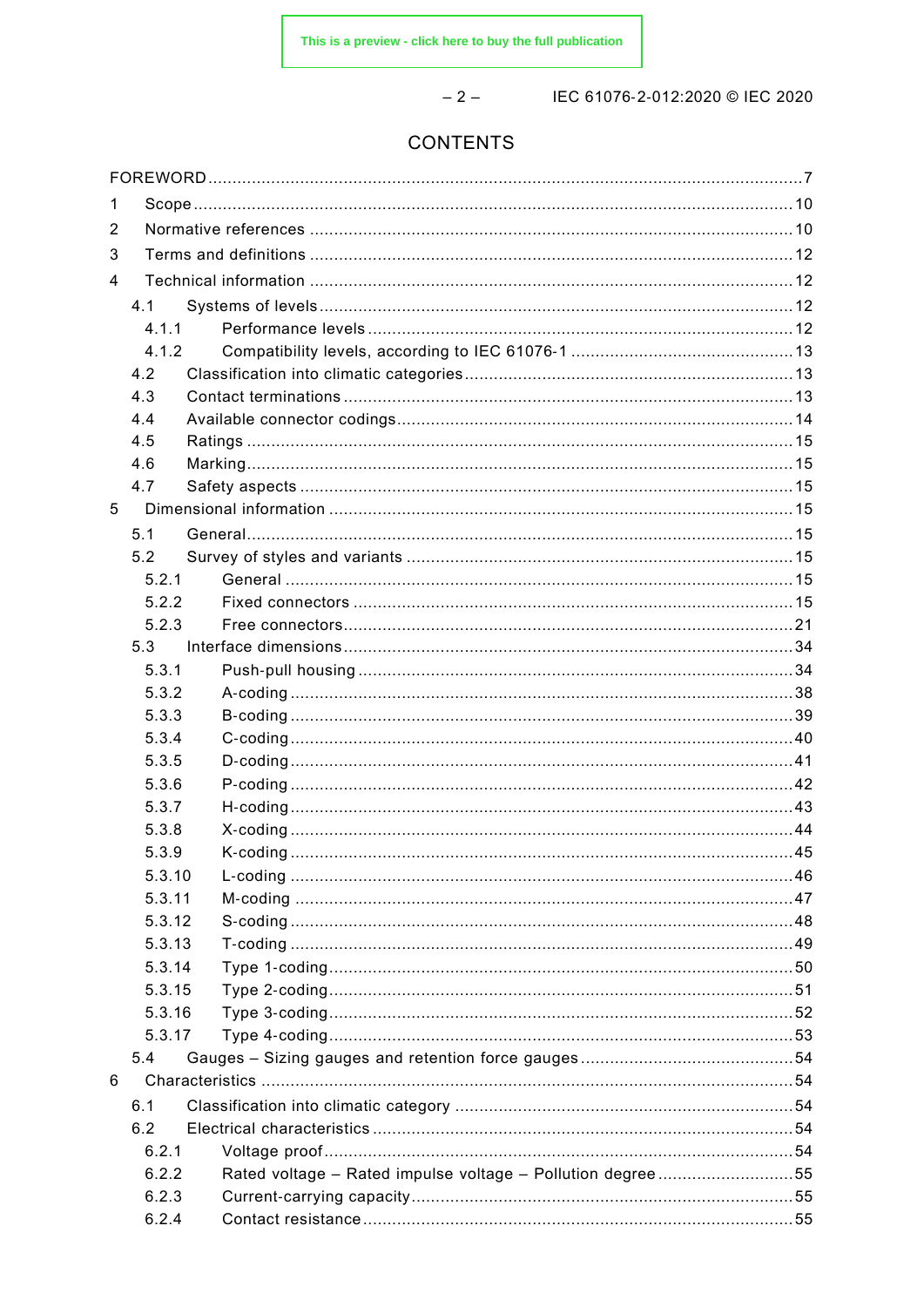IEC 61076-2-012:2020 © IEC 2020

|  | ×<br>۰. |  |
|--|---------|--|
|--|---------|--|

| 6.2.5 |                                                                                                                                                                                                                                                                                                                                                                  |  |
|-------|------------------------------------------------------------------------------------------------------------------------------------------------------------------------------------------------------------------------------------------------------------------------------------------------------------------------------------------------------------------|--|
| 6.2.6 |                                                                                                                                                                                                                                                                                                                                                                  |  |
| 6.3   |                                                                                                                                                                                                                                                                                                                                                                  |  |
| 6.3.1 |                                                                                                                                                                                                                                                                                                                                                                  |  |
| 6.3.2 |                                                                                                                                                                                                                                                                                                                                                                  |  |
| 6.4   |                                                                                                                                                                                                                                                                                                                                                                  |  |
| 6.4.1 |                                                                                                                                                                                                                                                                                                                                                                  |  |
| 6.4.2 |                                                                                                                                                                                                                                                                                                                                                                  |  |
| 6.4.3 | Degree of protection provided by enclosures (IP code)57                                                                                                                                                                                                                                                                                                          |  |
| 7     |                                                                                                                                                                                                                                                                                                                                                                  |  |
| 7.1   |                                                                                                                                                                                                                                                                                                                                                                  |  |
| 7.2   |                                                                                                                                                                                                                                                                                                                                                                  |  |
| 7.2.1 |                                                                                                                                                                                                                                                                                                                                                                  |  |
| 7.2.2 |                                                                                                                                                                                                                                                                                                                                                                  |  |
| 7.2.3 |                                                                                                                                                                                                                                                                                                                                                                  |  |
| 7.2.4 |                                                                                                                                                                                                                                                                                                                                                                  |  |
| 7.2.5 |                                                                                                                                                                                                                                                                                                                                                                  |  |
| 7.2.6 |                                                                                                                                                                                                                                                                                                                                                                  |  |
| 7.2.7 |                                                                                                                                                                                                                                                                                                                                                                  |  |
|       | Annex A (normative) Inner diameter of the male push-pull connector body  60                                                                                                                                                                                                                                                                                      |  |
|       | Figure 1 – Style EF M12 PPI – Fixed connector, female contacts, with inner push-pull<br>and screw locking, mounting with thread M12 x 1, with wire/cable ends, single hole<br>Figure 2 – Style FF M12 PPI – Fixed connector, female contacts, with inner push-pull<br>and screw locking, mounting with thread $M12 \times 1$ , with wire/cable ends, single hole |  |
|       | Figure 3 - Style GF M12 PPI - Fixed connector, female contacts, with inner<br>push-pull and screw locking, mounting with thread M12 × 1, with wire/cable ends,                                                                                                                                                                                                   |  |
|       |                                                                                                                                                                                                                                                                                                                                                                  |  |
|       | Figure 4 - Style HF_M12_PPI - Fixed connector, female contacts, with inner push-pull<br>and screw locking, mounting with thread $M12 \times 1$ , with wire/cable ends, single hole                                                                                                                                                                               |  |
|       | Figure 5 - Style IF M12 PPI - Fixed connector, female contacts, with inner push-pull<br>and screw locking, mounting with thread $M12 \times 1$ , with wire/cable ends, single hole                                                                                                                                                                               |  |
|       | Figure 6 - Style JM_PPI - Rewirable connector, male contacts, straight version, with                                                                                                                                                                                                                                                                             |  |
|       | Figure 7 – Style KM_PPI – Rewirable connector, male contacts, right-angled version,                                                                                                                                                                                                                                                                              |  |
|       | Figure 8 - Style LM_PPI - Non-rewirable connector, male contacts, straight version,                                                                                                                                                                                                                                                                              |  |
|       | Figure 9 - Style MM_PPI - Non-rewirable connector, male contacts, right-angled                                                                                                                                                                                                                                                                                   |  |
|       | Figure 10 - Style NM_PPI - Non-rewirable connector, male contacts, right angled                                                                                                                                                                                                                                                                                  |  |
|       | Figure 11 - Style JF_M12_PPI - Rewireable connector, with female contacts, straight                                                                                                                                                                                                                                                                              |  |
|       | Figure 12 - Style KF_M12_PPI - Rewireable connector, with female contacts,                                                                                                                                                                                                                                                                                       |  |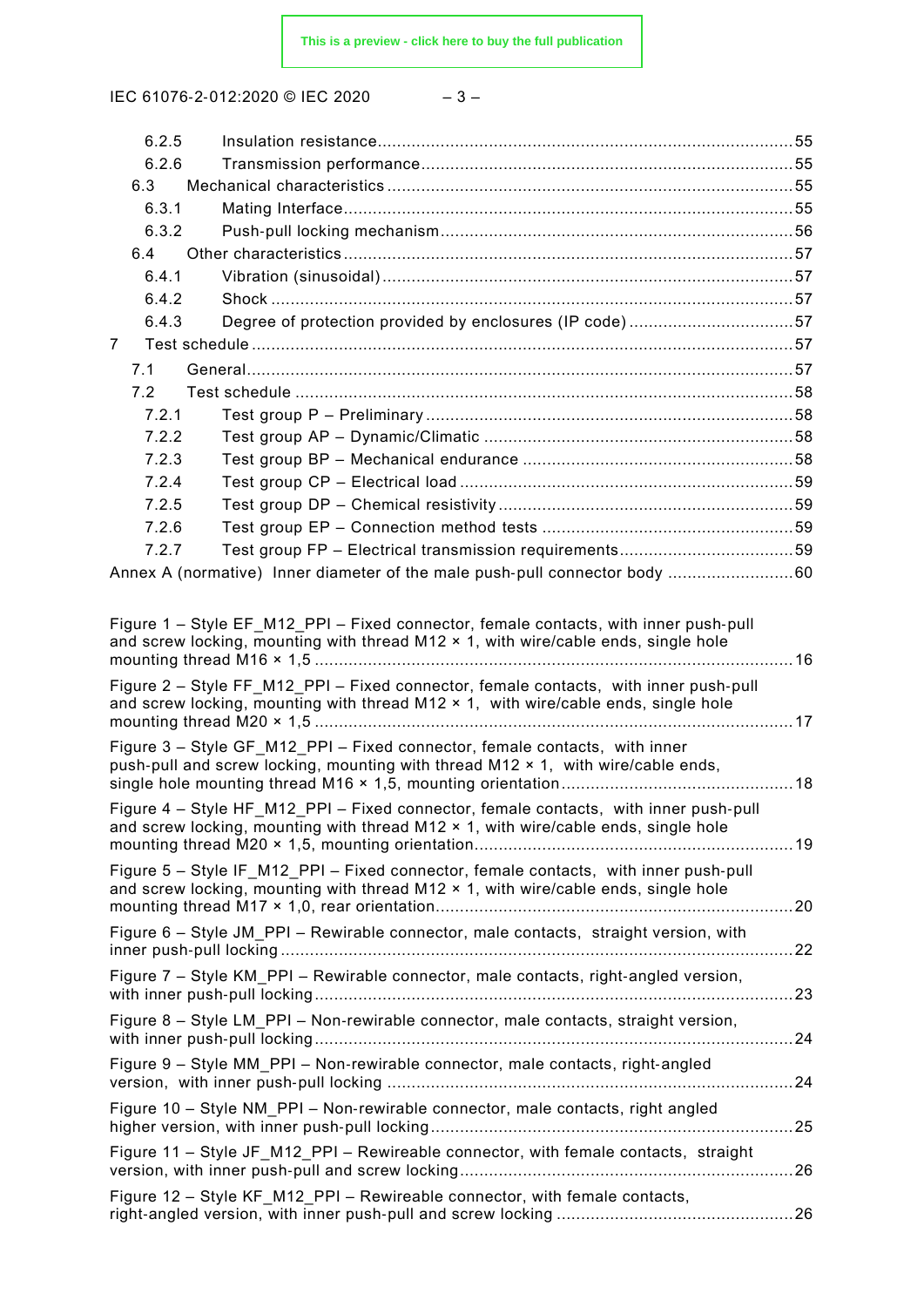# – 4 – IEC 61076‑2‑012:2020 © IEC 2020

| Figure 13 - Style LF_M12_PPI - Non-rewireable connector, with female contacts,               |  |
|----------------------------------------------------------------------------------------------|--|
| Figure 14 – Style MF M12 PPI – Non-rewireable connector, with female contacts,               |  |
| Figure 15 - Style NF M12 PPI - Non-rewirable connector, female contacts, right               |  |
| Figure 16 – Style JF PPI PPO – Rewireable connector, with female contacts, straight          |  |
| Figure 17 - Style KF PPI PPO - Rewireable connector, with female contacts,                   |  |
| Figure 18 - Style LF_PPI_PPO - Non-rewireable connector, with female contacts,               |  |
| Figure 19 - Style MF PPI PPO - Non-rewireable connector, with female contacts,               |  |
| Figure 20 - Style NF PPI PPO - Non-rewirable connector, female contacts, right               |  |
| Figure 21 – Front view of the female side of the push-pull housing using the example<br>. 34 |  |
| Figure 22 - Side view of the female side of the push-pull housing using the example of       |  |
| Figure 23 – Front view of the male side of the push-pull housing using the example of        |  |
| Figure 24 - Side view of the male side of the push-pull housing using the example of a       |  |
| Figure 25 – Front view of the female side of the push-pull housing for A-coding38            |  |
| Figure 26 – Side view of the female side of the push-pull housing for A-coding39             |  |
| Figure 27 – Front view of the female side of the push-pull housing for B-coding39            |  |
| Figure 28 – Side view of the female side of the push-pull housing for B-coding40             |  |
| Figure 29 – Front view of the female side of the push-pull housing for C-coding 40           |  |
| Figure 30 - Side view of the female side of the push-pull housing for C-coding41             |  |
| Figure 31 - Front view of the female side of the push-pull housing for D-coding 41           |  |
| Figure 32 – Side view of the female side of the push-pull housing for D-coding42             |  |
| Figure 33 – Front view of the female side of the push-pull housing for P-coding42            |  |
| Figure 34 – Side view of the female side of the push-pull housing for P-coding43             |  |
| Figure 35 – Front view of the female side of the push-pull housing for H-coding 43           |  |
| Figure 36 – Side view of the female side of the push-pull housing for H-coding44             |  |
| Figure 37 – Front view of the female side of the push-pull housing for X-coding44            |  |
| Figure 38 – Side view of the female side of the push-pull housing for X-coding45             |  |
| Figure 39 – Front view of the female side of the push-pull housing for K-coding45            |  |
| Figure 40 – Side view of the female side of the push-pull housing for K-coding46             |  |
| Figure 41 – Front view of the female side of the push-pull housing for L-coding46            |  |
| Figure 42 – Side view of the female side of the push-pull housing for L-coding 47            |  |
| Figure 43 – Front view of the female side of the push-pull housing for M-coding47            |  |
| Figure 44 – Side view of the female side of the push-pull housing for M-coding 48            |  |
| Figure 45 - Front view of the female side of the push-pull housing for S-coding48            |  |
| Figure 46 – Side view of the female side of the push-pull housing for S-coding49             |  |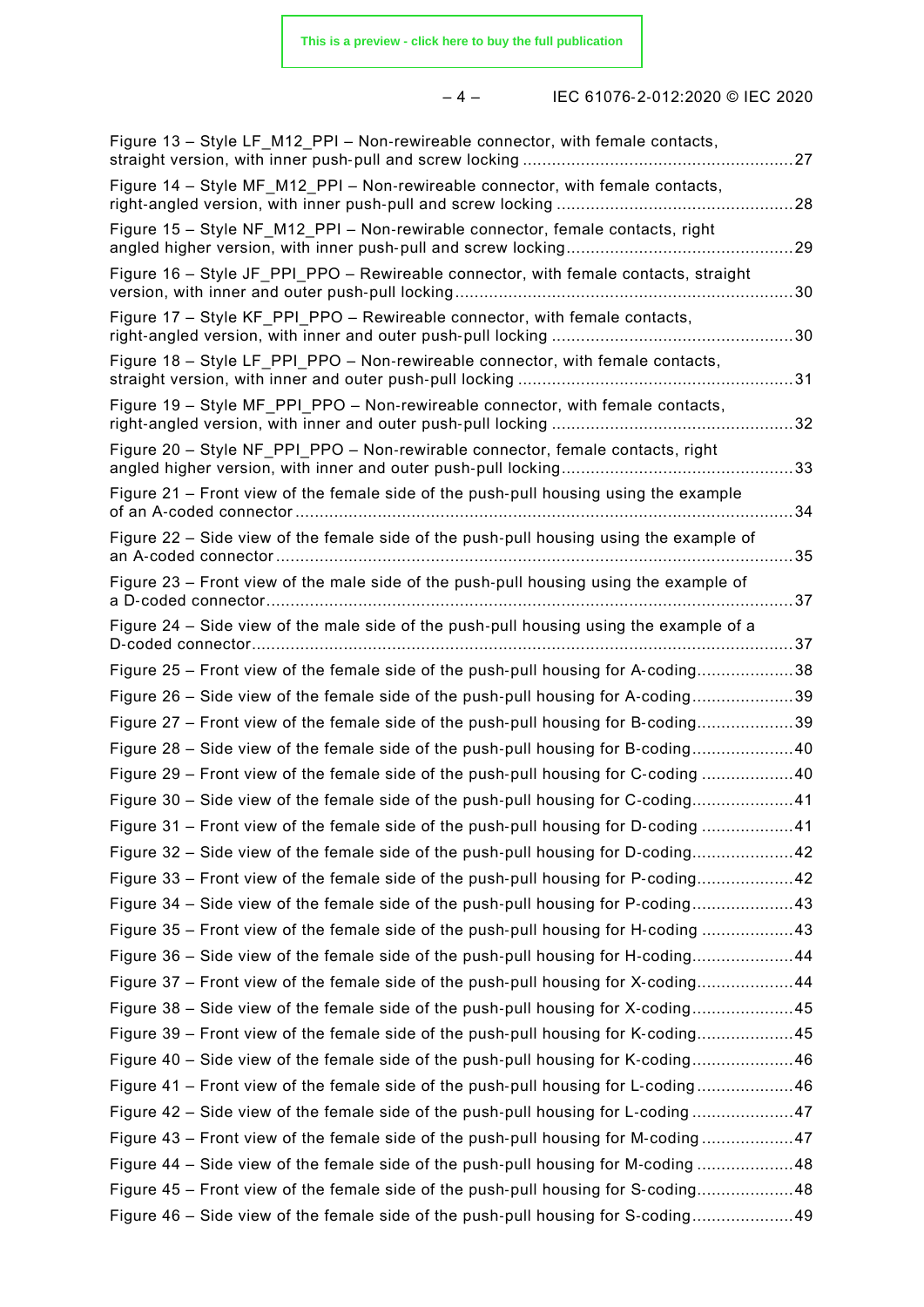IEC 61076‑2‑012:2020 © IEC 2020 – 5 –

| Figure 47 – Front view of the female side of the push-pull housing for T-coding49 |  |
|-----------------------------------------------------------------------------------|--|
| Figure 48 -Side view of the female side of the push-pull housing for T-coding50   |  |
| Figure 49 – Front view of the female side of the push-pull housing for Type 150   |  |
| Figure 50 - Side view of the female side of the push-pull housing for Type 151    |  |
| Figure 51 – Front view of the female side of the push-pull housing for Type 251   |  |
| Figure 52 – Side view of the female side of the push-pull housing for Type 252    |  |
| Figure 53 - Front view of the female side of the push-pull housing for Type 352   |  |
| Figure 54 – Side view of the female side of the push-pull housing for Type 353    |  |
| Figure 55 – Front view of the female side of the push-pull housing for Type 453   |  |
| Figure 56 – Side view of the female side of the push-pull housing for Type 454    |  |
|                                                                                   |  |
|                                                                                   |  |
|                                                                                   |  |
|                                                                                   |  |
|                                                                                   |  |
|                                                                                   |  |
|                                                                                   |  |
|                                                                                   |  |
|                                                                                   |  |
|                                                                                   |  |
|                                                                                   |  |
|                                                                                   |  |
|                                                                                   |  |
|                                                                                   |  |
|                                                                                   |  |
|                                                                                   |  |
|                                                                                   |  |
|                                                                                   |  |
|                                                                                   |  |
|                                                                                   |  |
|                                                                                   |  |
|                                                                                   |  |
|                                                                                   |  |
|                                                                                   |  |
|                                                                                   |  |
|                                                                                   |  |
|                                                                                   |  |
| Table 26 - Dimensions of the push-pull housing specific to A-coding39             |  |
| Table 27 - Dimensions of the push-pull housing specific to B-coding 40            |  |
| Table 28 - Dimensions of the push-pull housing specific to C-coding41             |  |
| Table 29 - Dimensions of the push-pull housing specific to D-coding 42            |  |
| Table 30 - Dimensions of the push-pull housing specific to P-coding 43            |  |
| Table 31 - Dimensions of the push-pull housing specific to H-coding44             |  |
|                                                                                   |  |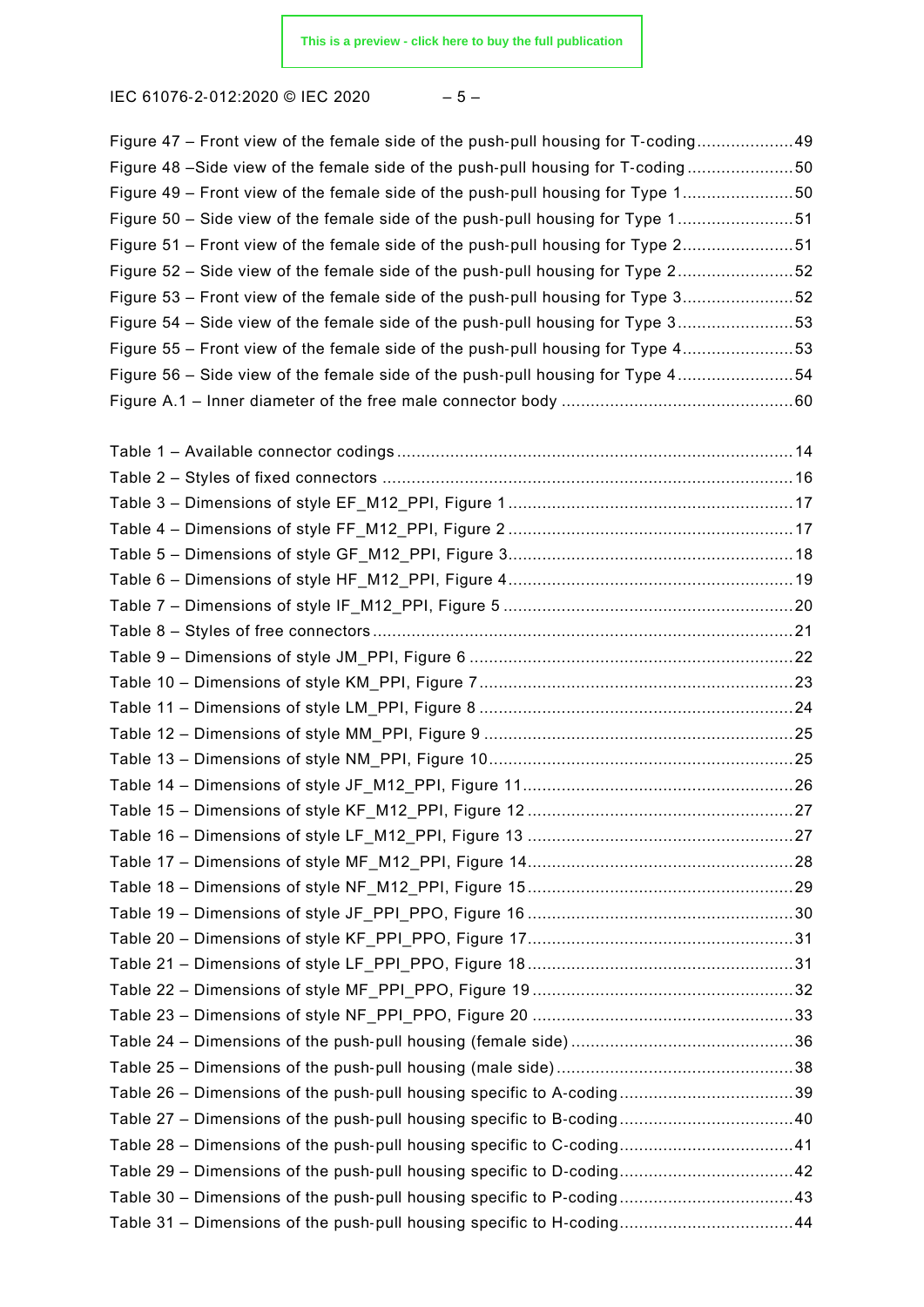# – 6 – IEC 61076‑2‑012:2020 © IEC 2020

| Table 32 – Dimensions of the push-pull housing specific to X-coding45            |  |
|----------------------------------------------------------------------------------|--|
| Table 33 – Dimensions of the push-pull housing specific to K-coding46            |  |
| Table 34 – Dimensions of the push-pull housing specific to L-coding 47           |  |
| Table 35 – Dimensions of the push-pull housing specific to M-coding  48          |  |
| Table 36 - Dimensions of the push-pull housing specific to S-coding 49           |  |
| Table 37 – Dimensions of the push-pull housing specific to T-coding50            |  |
|                                                                                  |  |
|                                                                                  |  |
|                                                                                  |  |
|                                                                                  |  |
| Table 42 – Insertion and withdrawal forces for the locking mechanism57           |  |
|                                                                                  |  |
|                                                                                  |  |
| Table A.1 – Inner diameter of the body of the free male connector, dimension X60 |  |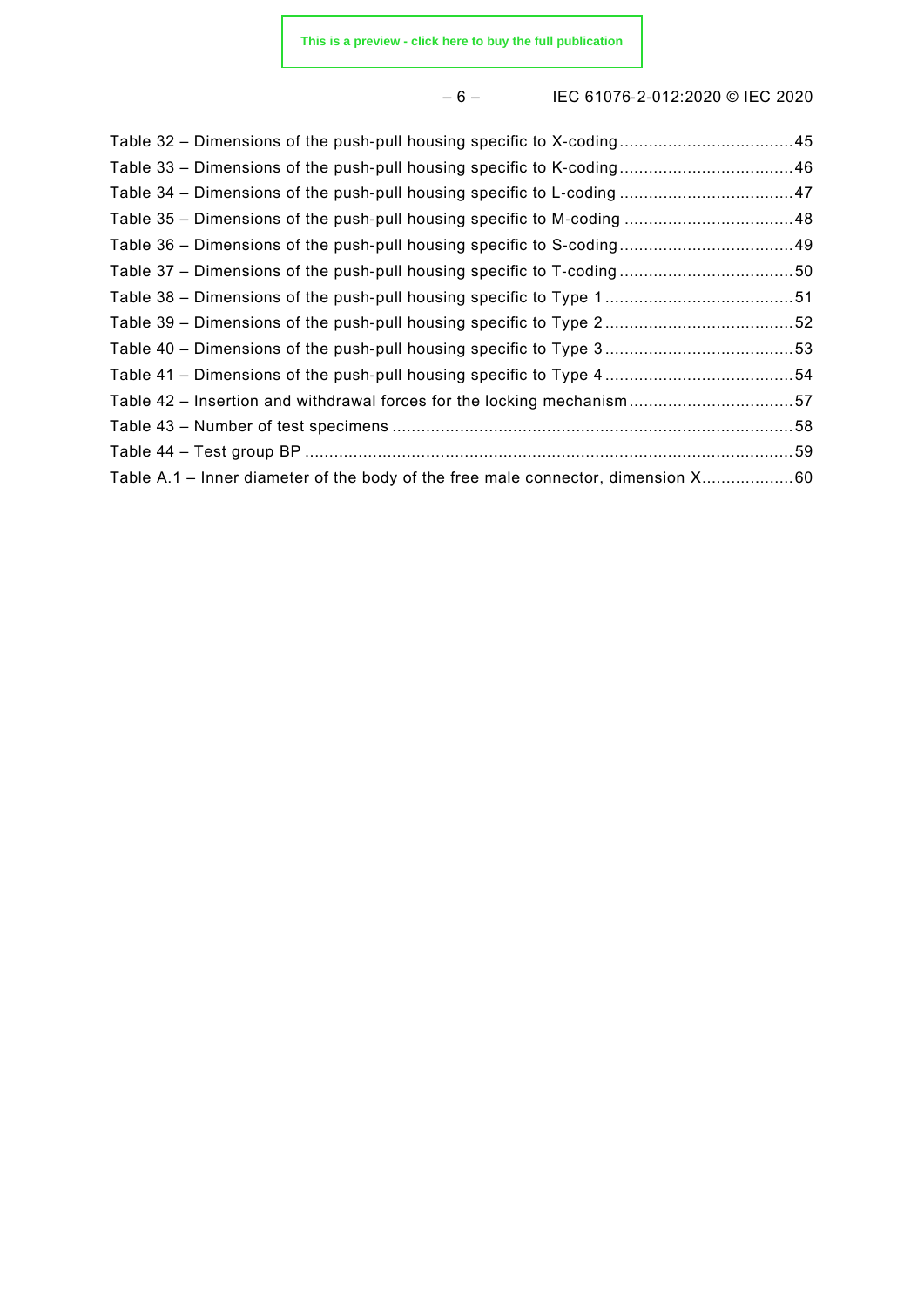IEC 61076‑2‑012:2020 © IEC 2020 – 7 –

### INTERNATIONAL ELECTROTECHNICAL COMMISSION

\_\_\_\_\_\_\_\_\_\_\_\_

# **CONNECTORS FOR ELECTRICAL AND ELECTRONIC EQUIPMENT – PRODUCT REQUIREMENTS –**

# **Part 2**‑**012: Circular connectors – Detail specification for connectors with inner push**‑**pull locking based on M12 connector interfaces according to IEC 61076**‑**2**‑**101, IEC 61076**‑**2**‑**109, IEC 61076**‑**2**‑**111 and IEC 61076**‑**2**‑**113**

#### FOREWORD

- <span id="page-6-0"></span>1) The International Electrotechnical Commission (IEC) is a worldwide organization for standardization comprising all national electrotechnical committees (IEC National Committees). The object of IEC is to promote international co-operation on all questions concerning standardization in the electrical and electronic fields. To this end and in addition to other activities, IEC publishes International Standards, Technical Specifications, Technical Reports, Publicly Available Specifications (PAS) and Guides (hereafter referred to as "IEC Publication(s)"). Their preparation is entrusted to technical committees; any IEC National Committee interested in the subject dealt with may participate in this preparatory work. International, governmental and non‑governmental organizations liaising with the IEC also participate in this preparation. IEC collaborates closely with the International Organization for Standardization (ISO) in accordance with conditions determined by agreement between the two organizations.
- 2) The formal decisions or agreements of IEC on technical matters express, as nearly as possible, an international consensus of opinion on the relevant subjects since each technical committee has representation from all interested IEC National Committees.
- 3) IEC Publications have the form of recommendations for international use and are accepted by IEC National Committees in that sense. While all reasonable efforts are made to ensure that the technical content of IEC Publications is accurate, IEC cannot be held responsible for the way in which they are used or for any misinterpretation by any end user.
- 4) In order to promote international uniformity, IEC National Committees undertake to apply IEC Publications transparently to the maximum extent possible in their national and regional publications. Any divergence between any IEC Publication and the corresponding national or regional publication shall be clearly indicated in the latter.
- 5) IEC itself does not provide any attestation of conformity. Independent certification bodies provide conformity assessment services and, in some areas, access to IEC marks of conformity. IEC is not responsible for any services carried out by independent certification bodies.
- 6) All users should ensure that they have the latest edition of this publication.
- 7) No liability shall attach to IEC or its directors, employees, servants or agents including individual experts and members of its technical committees and IEC National Committees for any personal injury, property damage or other damage of any nature whatsoever, whether direct or indirect, or for costs (including legal fees) and expenses arising out of the publication, use of, or reliance upon, this IEC Publication or any other IEC Publications.
- 8) Attention is drawn to the Normative references cited in this publication. Use of the referenced publications is indispensable for the correct application of this publication.
- 9) Attention is drawn to the possibility that some of the elements of this IEC Publication may be the subject of patent rights. IEC shall not be held responsible for identifying any or all such patent rights.

International Standard IEC 61076‑2‑012 has been prepared by subcommittee 48B: Electrical connectors, of IEC technical committee 48: Electrical connectors and mechanical structures for electrical and electronic equipment.

The text of this International Standard is based on the following documents:

| FDIS          | Report on voting |
|---------------|------------------|
| 48B/2813/FDIS | 48B/2831/RVD     |

Full information on the voting for the approval of this International Standard can be found in the report on voting indicated in the above table.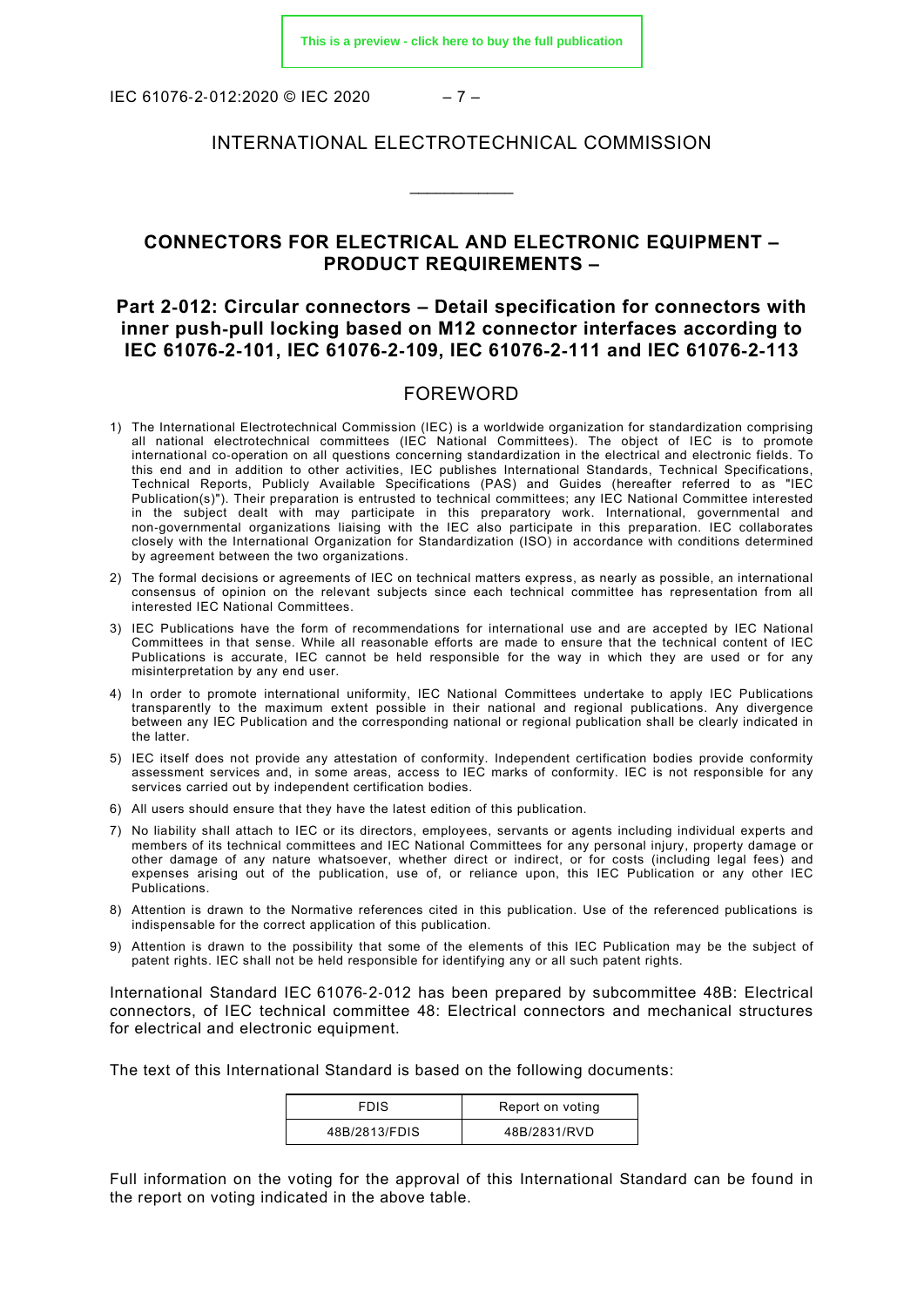– 8 – IEC 61076‑2‑012:2020 © IEC 2020

This document has been drafted in accordance with the ISO/IEC Directives, Part 2.

A list of all parts in the IEC 61076 series, published under the general title *Connectors for electrical and electronic equipment – Product requirements*, can be found on the IEC website.

Future standards in this series will carry the new general title as cited above. Titles of existing standards in this series will be updated at the time of the next edition.

The committee has decided that the contents of this document will remain unchanged until the stability date indicated on the IEC website under "http://webstore.iec.ch" in the data related to the specific document. At this date, the document will be

- reconfirmed,
- withdrawn,
- replaced by a revised edition, or
- amended.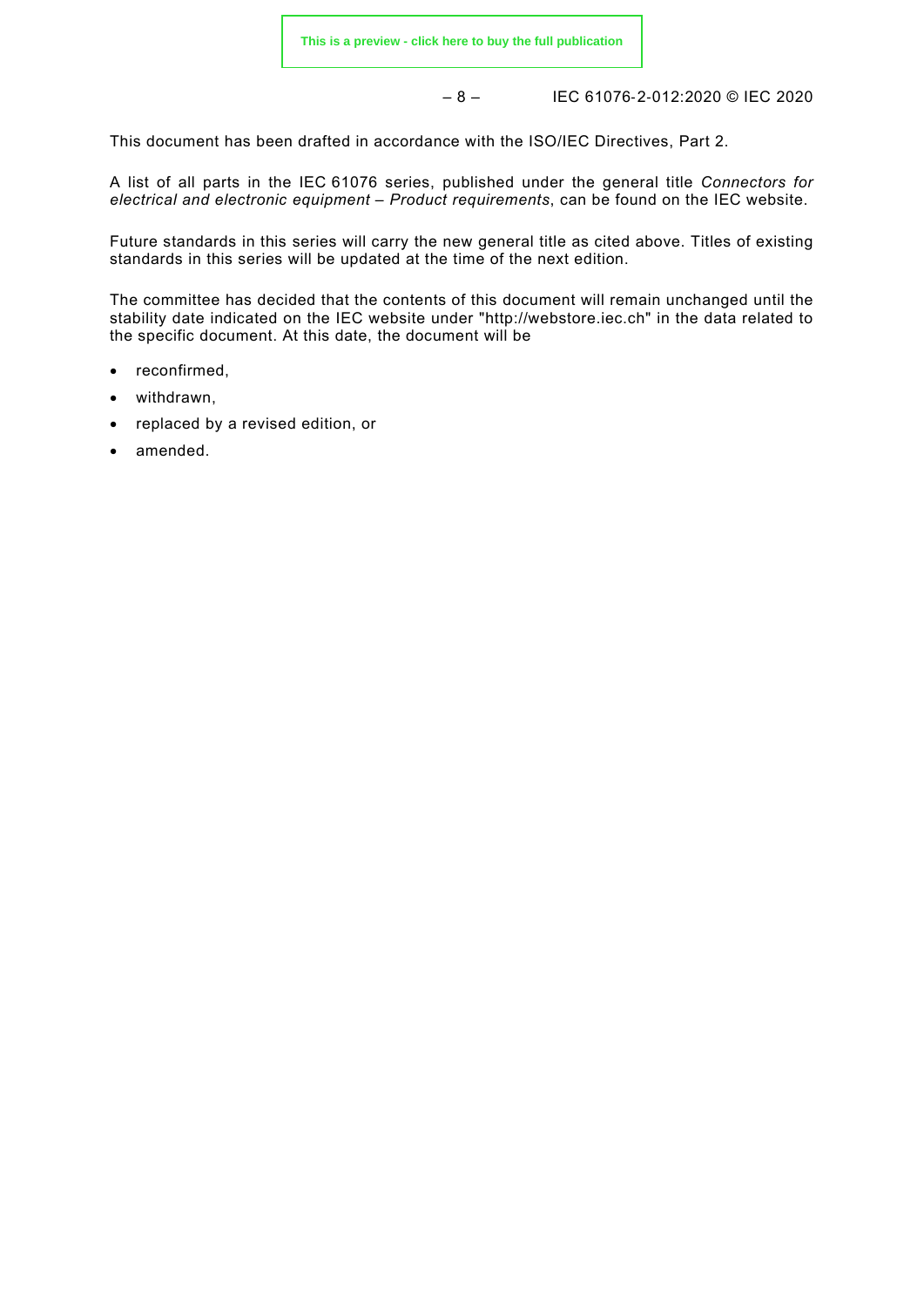IEC 61076-2-012:2020 © IEC 2020 − 9 –

| IEC SC 48B - Electrical connectors                  |                                                                                                                                                                                    |
|-----------------------------------------------------|------------------------------------------------------------------------------------------------------------------------------------------------------------------------------------|
| Specification available from:                       | IEC 61076-2-012 Ed.1                                                                                                                                                               |
| <b>IEC General secretariat</b>                      |                                                                                                                                                                                    |
| Or from the addresses shown on the inside cover.    |                                                                                                                                                                                    |
| Detail specification in accordance with IEC 61076-1 |                                                                                                                                                                                    |
|                                                     | Circular M12 inner push-pull<br>connectors for power and/or signal<br>and/or data transmission                                                                                     |
|                                                     | Fixed connectors with female<br>contacts and inner push-pull<br>mechanism, mateable with plugs with<br>inner push-pull locking or M12 screw<br>locking                             |
|                                                     | Free cable connectors with male<br>contacts and inner push-pull locking                                                                                                            |
|                                                     | Two types of free cable connectors<br>with female contacts, with inner<br>push-pull mechanism and either M12<br>screw or outer push-pull mechanism<br>according to IEC 61076-2-010 |
|                                                     | Rewirable - Non-rewirable                                                                                                                                                          |
| <b>IEC</b>                                          | Fixed connectors, with rear or single<br>hole (front) mounting                                                                                                                     |
|                                                     | Straight and right-angled free cable<br>connectors                                                                                                                                 |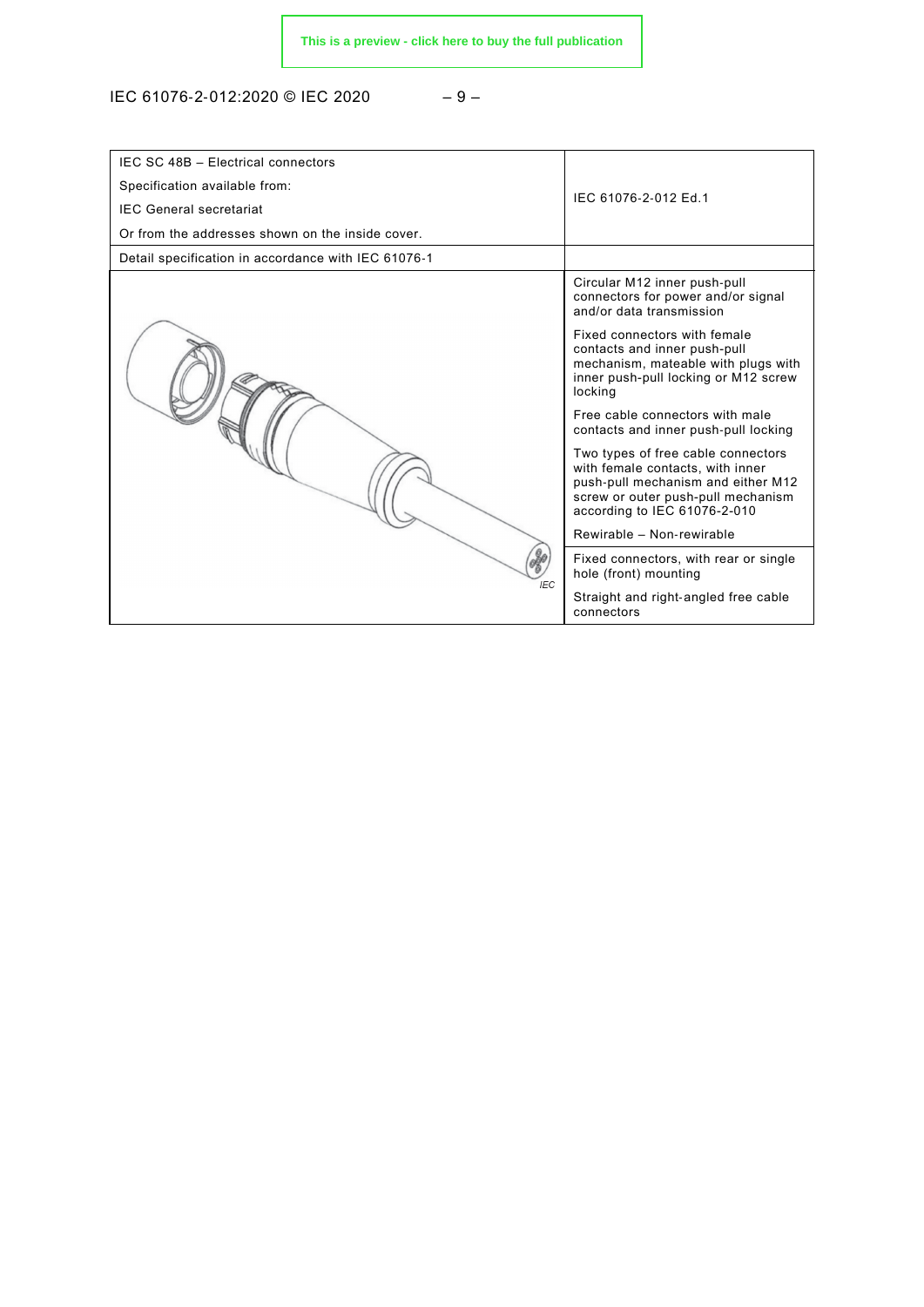$-10 -$  IEC 61076-2-012:2020 © IEC 2020

# **CONNECTORS FOR ELECTRICAL AND ELECTRONIC EQUIPMENT – PRODUCT REQUIREMENTS –**

**Part 2**‑**012: Circular connectors – Detail specification for connectors with inner push**‑**pull locking based on M12 connector interfaces according to IEC 61076**‑**2**‑**101, IEC 61076**‑**2**‑**109, IEC 61076**‑**2**‑**111 and IEC 61076**‑**2**‑**113**

#### <span id="page-9-0"></span>**1 Scope**

This part of IEC 61076 specifies circular connectors with an inner push-pull locking mechanism of a size derived from and thus being compatible with M12 screw-locking connectors and with mating interfaces according to IEC 61076‑2‑101, IEC 61076‑2‑109, IEC 61076‑2‑111 and IEC 61076‑2‑113.

A female fixed connector with inner push-pull locking according to this document is intermateable with a correspondingly coded male free connector with M12 screw-locking according to IEC 61076-2-101, IEC 61076-2-109, IEC 61076-2-111 or IEC 61076-2-113.

NOTE 1 M12 is the dimension of the thread of the screw-locking mechanism of circular connectors with M12 screw-locking.

This document covers both:

- a) power connectors with current ratings up to 16 A and voltage ratings up to 630 V, typically used for power supply of electrical equipment used in industrial premises, and
- b) connectors for data and signal transmission with frequencies up to 500 MHz.

NOTE 2 The power connectors are not suitable as power distribution socket-outlets in electrical installations of buildings.

These connectors consist of both fixed and free connectors, either rewirable or non-rewirable, with M12 inner push-pull locking as explained above. Male connectors have round contacts from  $\varnothing$ 0,6 mm up to  $\varnothing$ 1,5 mm.

This document covers various types of connectors identified by their "codings" with different contact arrangement, not mutually interchangeable.

The design of the inner push-pull mechanism prevents the unintended mating of the male inner push-pull free connector with the female connector with M12 screw-locking even for identical coding.

Some styles of free connectors with female contacts covered in this document are equipped with both inner and outer push-pull locking for intermateability also with correspondingly coded male fixed or free connectors according to IEC 61076-2-010.

#### <span id="page-9-1"></span>**2 Normative references**

The following documents are referred to in the text in such a way that some or all of their content constitutes requirements of this document. For dated references, only the edition cited applies. For undated references, the latest edition of the referenced document (including any amendments) applies.

IEC 60050-581-2008, *International Electrotechnical Vocabulary – Part 581: Electromechanical components for electronic equipment*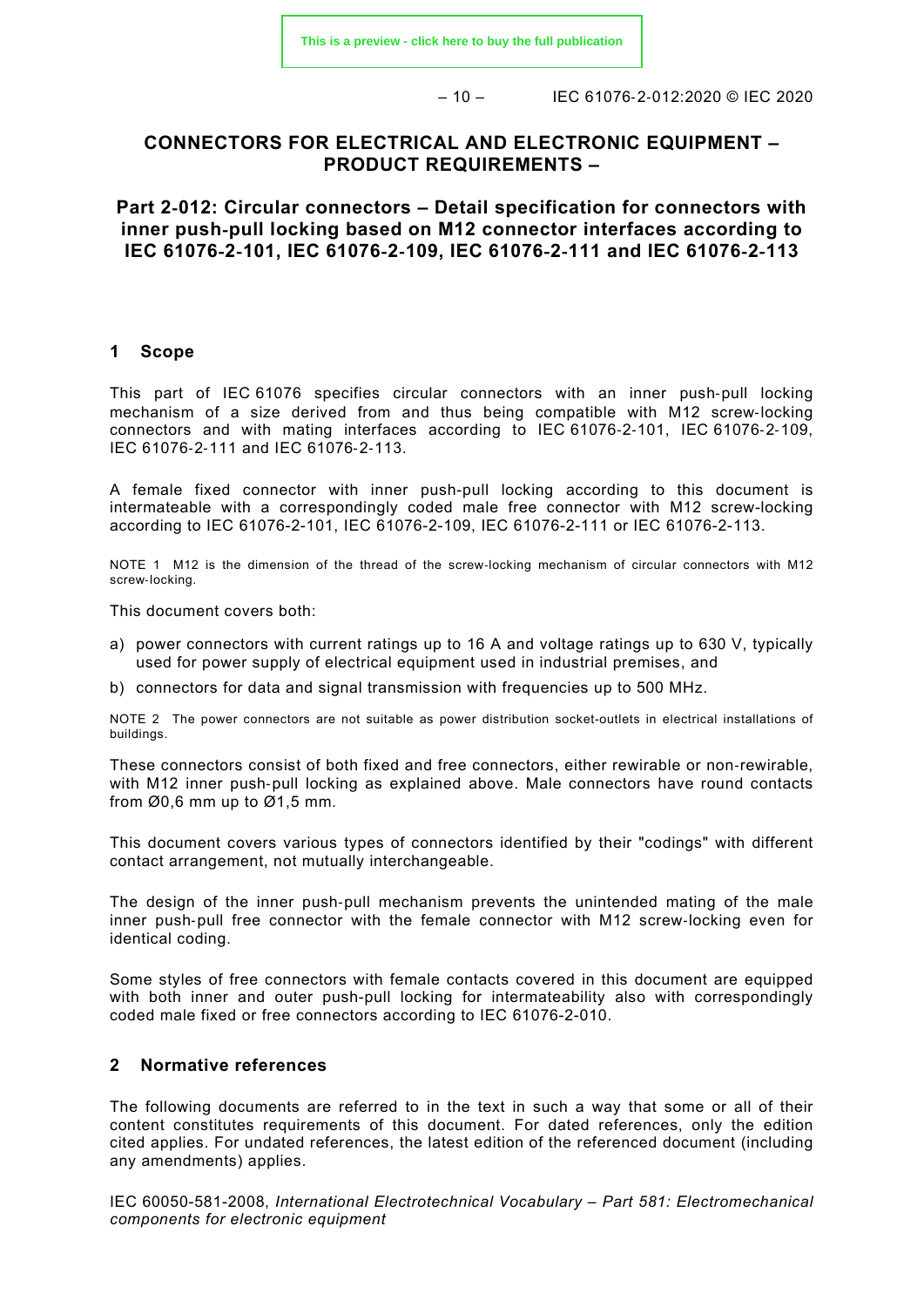IEC 61076‑2‑012:2020 © IEC 2020 – 11 –

IEC 60068-1, *Environmental testing – Part 1: General and guidance*

IEC 60512-2-1, *Connectors for electronic equipment – Tests and measurements – Part 2-1: Electrical continuity and contact resistance tests – Test 2a: Contact resistance – Millivolt level method*

IEC 60512-3-1, *Connectors for electronic equipment – Tests and measurements – Part 3-1: Insulation tests – Test 3a: Insulation resistance*

IEC 60512-4-1, *Connectors for electronic equipment – Tests and measurements – Part 4-1: Voltage stress tests – Test 4a: Voltage proof*

IEC 60512-5-1, *Connectors for electronic equipment – Tests and measurements – Part 5-1: Current-carrying capacity tests – Test 5a: Temperature rise*

IEC 60512-6-3, *Connectors for electronic equipment – Tests and measurements – Part 6-3: Dynamic stress tests – Test 6c: Shock*

IEC 60512-6-4, *Connectors for electronic equipment – Tests and measurements – Part 6-4: Dynamic stress tests – Test 6d: Vibration (sinusoidal)*

IEC 60512-9-1, *Connectors for electronic equipment – Tests and measurements – Part 9-1: Endurance tests – Test 9a: Mechanical operation*

IEC 60512-13-1, *Connectors for electronic equipment – Tests and measurements – Part 13-1: Mechanical operation tests – Test 13a: Engaging and separating forces*

IEC 60512-13-2, *Connectors for electronic equipment – Tests and measurements – Part 13-2: Mechanical operation tests – Test 13b: Insertion and withdrawal forces*

IEC 60512-13-5, *Connectors for electronic equipment – Tests and measurements – Part 13-5: Mechanical operation tests – Test 13e: Polarizing and keying method*

IEC 60512-15-6, *Connectors for electronic equipment – Tests and measurements – Part 15-6: Connector tests (mechanical) – Test 15f: Effectiveness of connector coupling devices*

IEC 60529:1989, *Degrees of protection provided by enclosures (IP Code)* IEC 60529:1989/AMD1:1999 IEC 60529:1989/AMD2:2013

IEC 60664-1, *Insulation coordination for equipment within low-voltage systems – Part 1: Principles, requirements and tests*

IEC 60998-2-1:2002, *Connecting devices for low-voltage circuits for household and similar purposes – Part 2-1: Particular requirements for connecting devices as separate entities with screw-type clamping units*

IEC 61076-1:2006, *Connectors for electronic equipment – Product requirements – Part 1: Generic specification*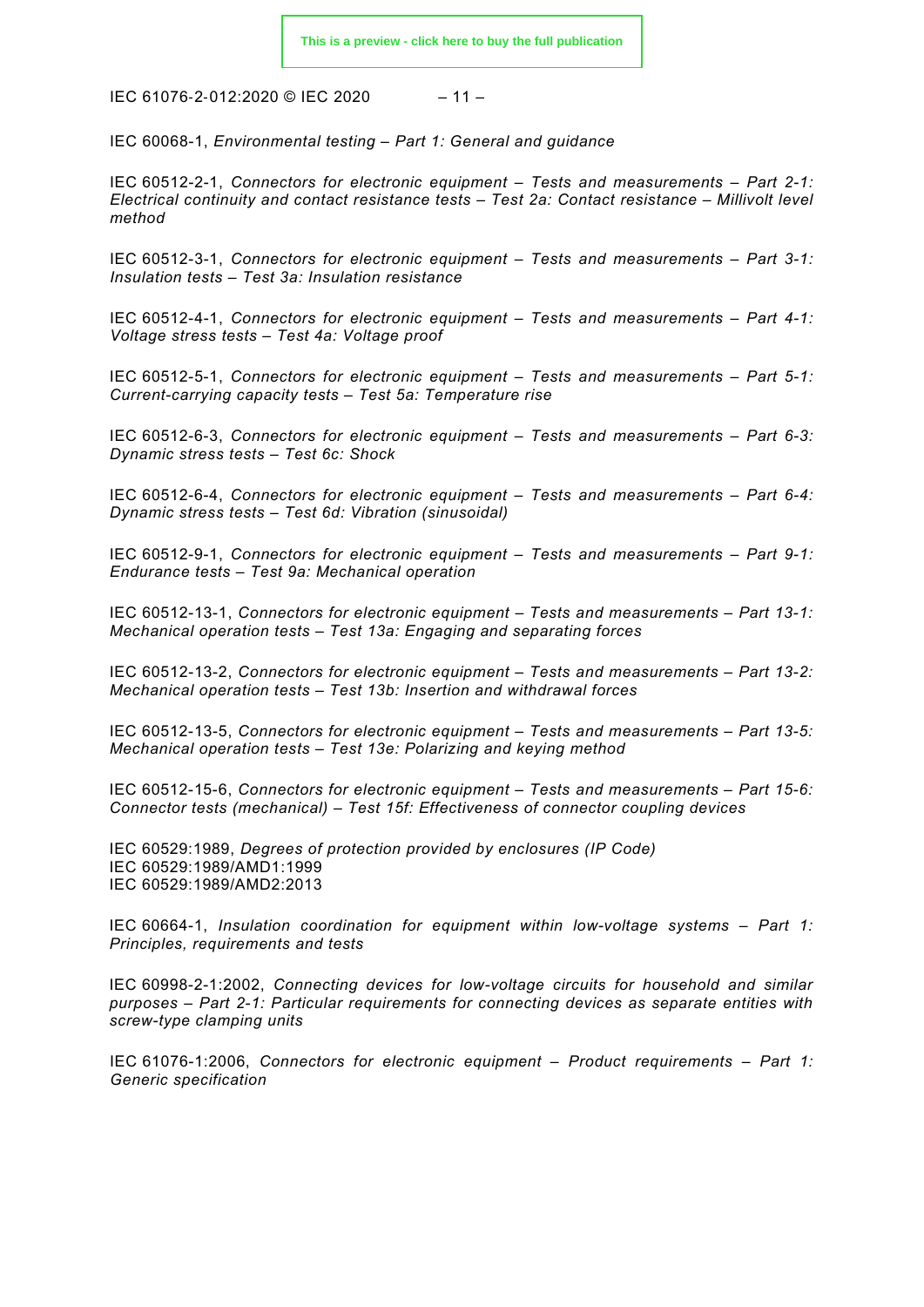– 12 – IEC 61076‑2‑012:2020 © IEC 2020

IEC 61076-2-010, *Connectors for electronic equipment – Product requirements – Part 2*‑*010: Circular connectors – Detail specification for push*‑*pull connectors with outer locking mechanism, based on mating interfaces according to IEC 61076*‑*2*‑*101, IEC 61076*‑*2*‑*109, IEC 61076*‑*2*‑*111 and IEC 61076*‑*2*‑*113*[1](#page-11-4)

IEC 61076-2-101:2012, *Connectors for electronic equipment – Product requirements – Part 2-101: Circular connectors – Detail specification for M12 connectors with screw-locking*

IEC 61076-2-109:2014, *Connectors for electronic equipment – Product requirements – Part 2-109: Circular connectors – Detail specification for connectors with M 12 × 1 screwlocking, for data transmission frequencies up to 500 MHz*

IEC 61076-2-111:2017, *Connectors for electrical and electronic equipment – Product requirements – Part 2-111: Circular connectors – Detail specification for power connectors with M12 screw-locking*

IEC 61076-2-113:2017, *Connectors for electronic equipment – Product requirements – Part 2-113: Circular connectors – Detail specification for connectors with M12 screw locking with power and signal contacts for data transmission with frequency up to 100 MHz*

<span id="page-11-0"></span>IEC 61984, *Connectors – Safety requirements and tests*

<span id="page-11-3"></span><span id="page-11-2"></span><span id="page-11-1"></span> $\overline{\phantom{a}}$ 

<span id="page-11-4"></span><sup>1</sup> Under preparation. Stage at the time of publication: IEC/CCDV 61076-2-010:2020.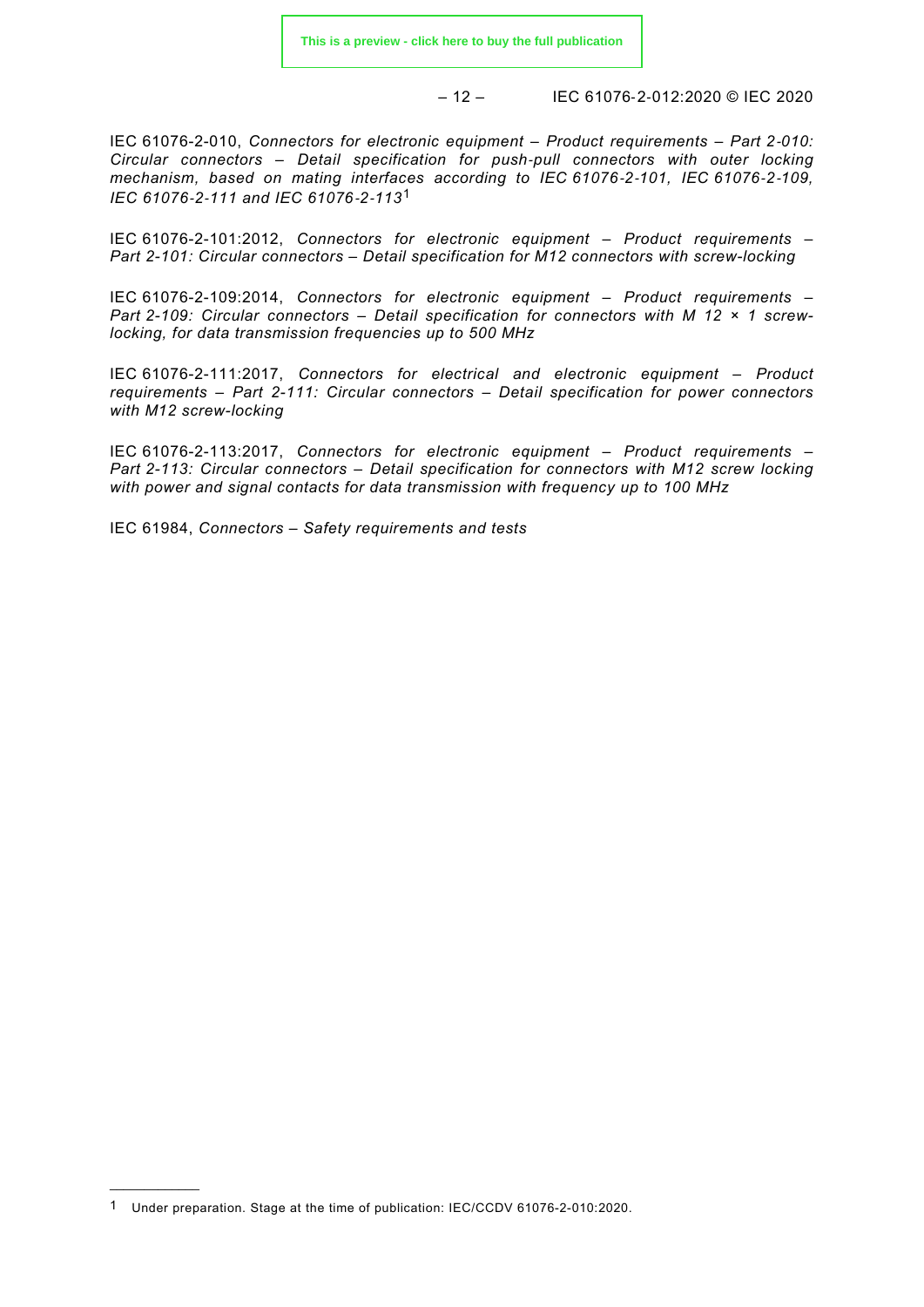$-62-$ 

IEC 61076-2-012:2020 © IEC 2020

# SOMMAIRE

| 1 |        |                                                                     |  |
|---|--------|---------------------------------------------------------------------|--|
| 2 |        |                                                                     |  |
| 3 |        |                                                                     |  |
| 4 |        |                                                                     |  |
|   | 4.1    |                                                                     |  |
|   | 4.1.1  |                                                                     |  |
|   | 4.1.2  |                                                                     |  |
|   | 4.2    |                                                                     |  |
|   | 4.3    |                                                                     |  |
|   | 4.4    |                                                                     |  |
|   | 4.5    |                                                                     |  |
|   | 4.6    |                                                                     |  |
|   | 4.7    |                                                                     |  |
| 5 |        |                                                                     |  |
|   | 5.1    |                                                                     |  |
|   | 5.2    |                                                                     |  |
|   | 5.2.1  |                                                                     |  |
|   | 5.2.2  |                                                                     |  |
|   | 5.2.3  |                                                                     |  |
|   | 5.3    |                                                                     |  |
|   | 5.3.1  |                                                                     |  |
|   | 5.3.2  |                                                                     |  |
|   | 5.3.3  |                                                                     |  |
|   | 5.3.4  |                                                                     |  |
|   | 5.3.5  |                                                                     |  |
|   | 5.3.6  |                                                                     |  |
|   | 5.3.7  |                                                                     |  |
|   | 5.3.8  |                                                                     |  |
|   | 5.3.9  |                                                                     |  |
|   | 5.3.10 |                                                                     |  |
|   | 5.3.11 |                                                                     |  |
|   | 5.3.12 |                                                                     |  |
|   | 5.3.13 |                                                                     |  |
|   | 5.3.14 |                                                                     |  |
|   | 5.3.15 |                                                                     |  |
|   | 5.3.16 |                                                                     |  |
|   | 5.3.17 |                                                                     |  |
|   | 5.4    |                                                                     |  |
| 6 |        |                                                                     |  |
|   | 6.1    |                                                                     |  |
|   | 6.2    |                                                                     |  |
|   | 6.2.1  |                                                                     |  |
|   | 6.2.2  | Tension assignée - Tension de choc assignée - Degré de pollution115 |  |
|   | 6.2.3  |                                                                     |  |
|   | 6.2.4  |                                                                     |  |
|   |        |                                                                     |  |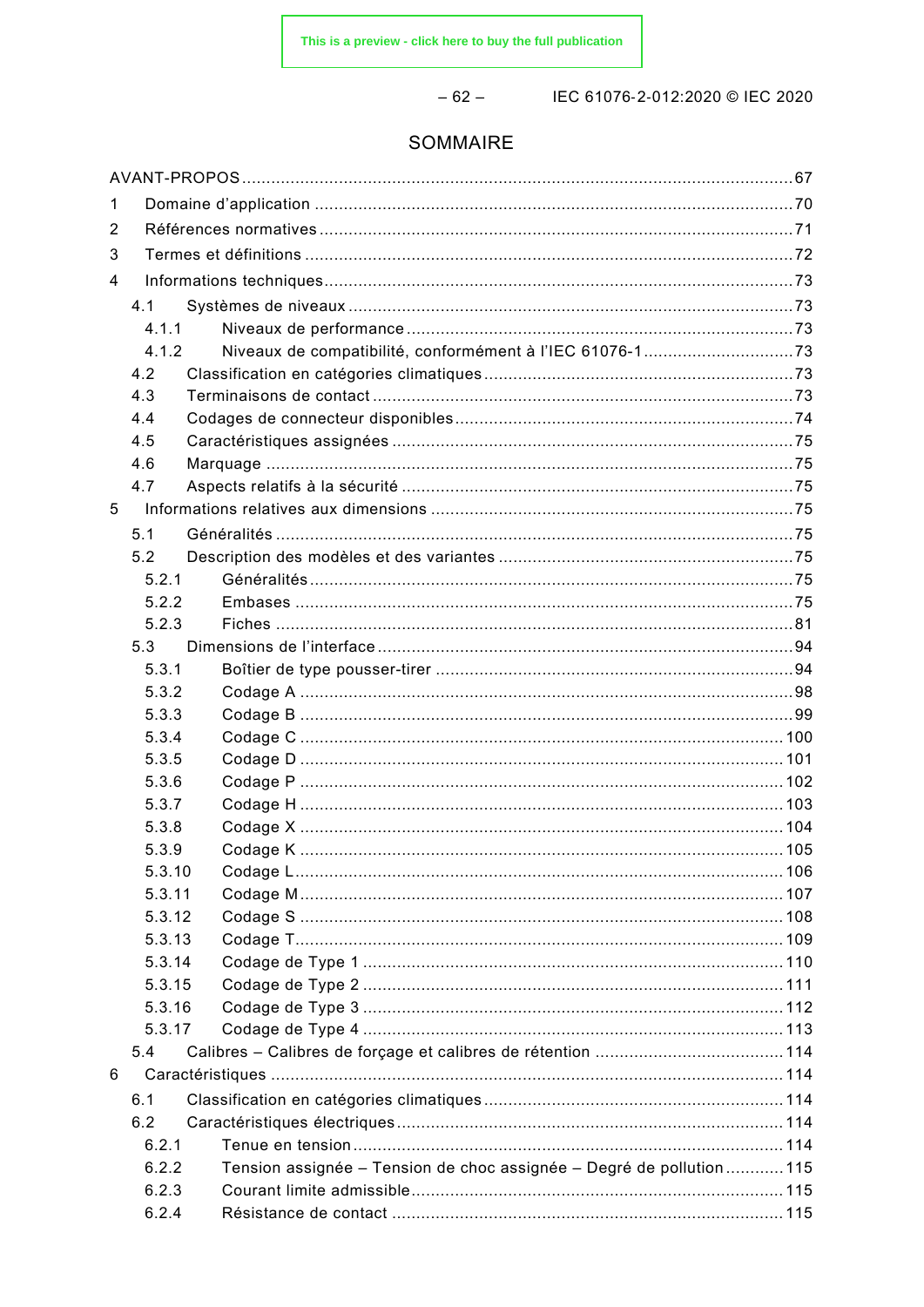IEC 61076-2-012:2020 © IEC 2020

| ×<br>۰.<br>۰. |  |
|---------------|--|
|---------------|--|

| 6.2.5 |                                                                                                                                                                        |  |
|-------|------------------------------------------------------------------------------------------------------------------------------------------------------------------------|--|
| 6.2.6 |                                                                                                                                                                        |  |
| 6.3   |                                                                                                                                                                        |  |
| 6.3.1 |                                                                                                                                                                        |  |
| 6.3.2 |                                                                                                                                                                        |  |
| 6.4   |                                                                                                                                                                        |  |
| 6.4.1 |                                                                                                                                                                        |  |
| 6.4.2 |                                                                                                                                                                        |  |
| 6.4.3 | Degré de protection procuré par les enveloppes (code IP)117                                                                                                            |  |
| 7     |                                                                                                                                                                        |  |
| 7.1   |                                                                                                                                                                        |  |
| 7.2   |                                                                                                                                                                        |  |
| 7.2.1 |                                                                                                                                                                        |  |
| 7.2.2 |                                                                                                                                                                        |  |
| 7.2.3 |                                                                                                                                                                        |  |
| 7.2.4 |                                                                                                                                                                        |  |
| 7.2.5 |                                                                                                                                                                        |  |
| 7.2.6 | Groupe d'essais EP - Essais de méthodes de connexion  120                                                                                                              |  |
| 7.2.7 | Groupe d'essais FP - Exigences de transmission électrique 120                                                                                                          |  |
|       | Annexe A (Informative) Diamètre interne du corps du connecteur mâle de type                                                                                            |  |
|       |                                                                                                                                                                        |  |
|       |                                                                                                                                                                        |  |
|       | Figure 1 – Modèle EF M12 PPI – Embase avec contacts femelles, verrouillage interne                                                                                     |  |
|       | de type pousser-tirer et verrouillage à vis, montage avec filetage M12 × 1 avec                                                                                        |  |
|       | Figure 2 – Modèle FF M12 PPI – Embase avec contacts femelles, verrouillage interne                                                                                     |  |
|       | de type pousser-tirer et verrouillage à vis, montage avec filetage M12 × 1 avec                                                                                        |  |
|       |                                                                                                                                                                        |  |
|       | Figure 3 - Modèle GF_M12_PPI - Embase avec contacts femelles, verrouillage                                                                                             |  |
|       | interne de type pousser-tirer et verrouillage à vis, montage avec filetage M12 × 1, avec                                                                               |  |
|       | extrémités de câble, méthode de montage par écrou M16 × 1,5, orientation de                                                                                            |  |
|       |                                                                                                                                                                        |  |
|       | Figure 4 - Modèle HF M12 PPI - Embase avec contacts femelles, verrouillage<br>interne de type pousser-tirer et verrouillage à vis, montage avec filetage M12 × 1, avec |  |
|       | extrémités de câble, méthode de montage par écrou M20 × 1,5, orientation de                                                                                            |  |
|       |                                                                                                                                                                        |  |
|       | Figure 5 - Modèle IF_M12_PPI - Embase avec contacts femelles, verrouillage interne                                                                                     |  |
|       | de type pousser-tirer et verrouillage à vis, montage avec filetage M12 × 1, avec                                                                                       |  |
|       | extrémités de câble, méthode de montage par écrou M17 × 1,0, montage à l'arrière80                                                                                     |  |
|       | Figure 6 – Modèle JM_PPI – Connecteur démontable, avec contacts mâles, version à                                                                                       |  |
|       |                                                                                                                                                                        |  |
|       | Figure 7 - Modèle KM_PPI - Connecteur démontable, avec contacts mâles, version à                                                                                       |  |
|       |                                                                                                                                                                        |  |
|       | Figure 8 – Modèle LM_PPI – Connecteur non démontable, avec contacts mâles,                                                                                             |  |
|       | Figure 9 - Modèle MM_PPI - Connecteur non démontable, avec contacts mâles,                                                                                             |  |
|       | version à sortie coudée, avec verrouillage interne de type pousser-tirer 84                                                                                            |  |
|       | Figure 10 - Modèle NM_PPI - Connecteur non démontable, avec contacts mâles,                                                                                            |  |
|       | version supérieure à sortie coudée, avec verrouillage interne de type pousser-tirer85                                                                                  |  |
|       | Figure 11 – Modèle JF_M12_PPI – Connecteur démontable, avec contacts femelles, version à                                                                               |  |
|       | sortie droite, avec verrouillage interne de type pousser-tirer et verrouillage à vis86                                                                                 |  |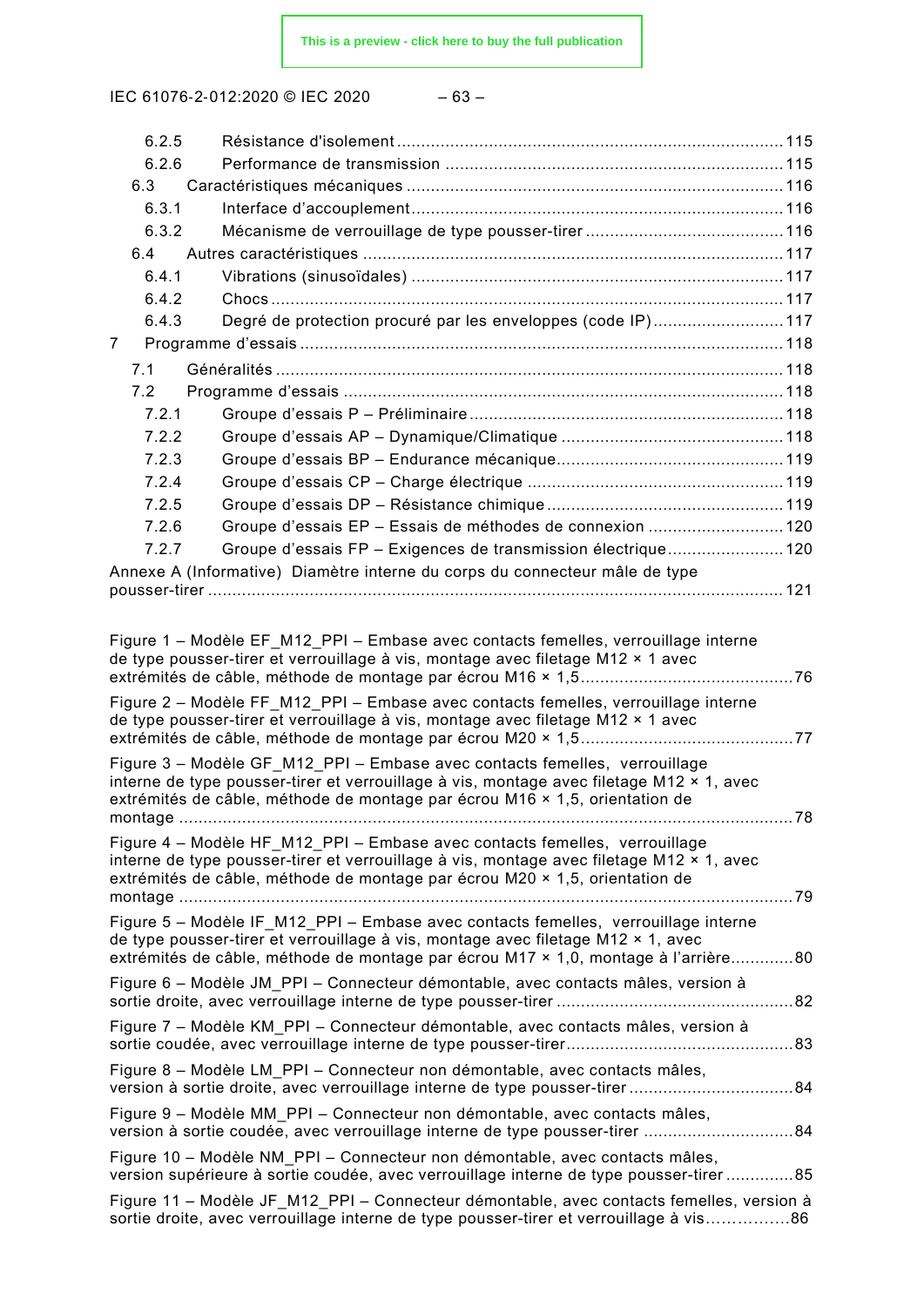|--|

| – 64 – | IEC 61076-2-012:2020 © IEC 2020 |  |
|--------|---------------------------------|--|
|        |                                 |  |

| Figure 12 – Modèle KF M12 PPI – Connecteur démontable, avec contacts femelles, version<br>à sortie coudée, avec verrouillage interne de type pousser-tirer et verrouillage à vis 86 |      |
|-------------------------------------------------------------------------------------------------------------------------------------------------------------------------------------|------|
| Figure 13 - Modèle LF M12 PPI - Connecteur non démontable, avec contacts<br>femelles, version à sortie droite, avec verrouillage interne de type pousser-tirer et                   | . 87 |
| Figure 14 - Modèle MF_M12_PPI - Connecteur non démontable, avec contacts<br>femelles, version à sortie coudée, avec verrouillage interne de type pousser-tirer et                   |      |
| Figure 15 - Modèle NF_M12_PPI - Connecteur non démontable, contacts femelles,<br>version supérieure à sortie coudée, avec verrouillage interne de type pousser-tirer et             | .89  |
| Figure 16 - Modèle JF PPI PPO - Connecteur démontable, avec contacts femelles,<br>version à sortie droite, avec verrouillage de type pousser-tirer interne et externe 90            |      |
| Figure 17 - Modèle KF_PPI_PPO - Connecteur démontable, avec contacts femelles,<br>version à sortie coudée, avec verrouillage de type pousser-tirer interne et externe 90            |      |
| Figure 18 - Modèle LF_PPI_PPO - Connecteur non démontable, avec contacts<br>femelles, version à sortie droite, avec verrouillage de type pousser-tirer interne et                   | 91   |
| Figure 19 - Modèle MF_PPI_PPO - Connecteur non démontable, avec contacts<br>femelles, version à sortie coudée, avec verrouillage de type pousser-tirer interne et<br>externe        | 92   |
| Figure 20 - Modèle NF PPI PPO - Connecteur non démontable, avec contacts<br>femelles, version supérieure à sortie coudée, avec verrouillage de type pousser-tirer                   | 93   |
| Figure 21 - Vue de face du côté femelle du boîtier de type pousser-tirer avec<br>. 94                                                                                               |      |
| Figure 22 – Vue de profil du côté femelle du boîtier de type pousser-tirer avec                                                                                                     | . 95 |
| Figure 23 - Vue de face du côté mâle du boîtier de type pousser-tirer avec l'exemple                                                                                                |      |
| Figure 24 – Vue de profil du côté mâle du boîtier de type pousser-tirer avec l'exemple<br>97                                                                                        |      |
| Figure 25 – Vue de face du côté femelle du boîtier de type pousser-tirer pour le                                                                                                    |      |
| Figure 26 - Vue de profil du côté femelle du boîtier de type pousser-tirer pour le                                                                                                  |      |
| Figure 27 - Vue de face du côté femelle du boîtier de type pousser-tirer pour le                                                                                                    |      |
| Figure 28 - Vue de profil du côté femelle du boîtier de type pousser-tirer pour le                                                                                                  |      |
| Figure 29 - Vue de face du côté femelle du boîtier de type pousser-tirer pour le                                                                                                    |      |
| Figure 30 – Vue de profil du côté femelle du boîtier de type pousser-tirer pour le                                                                                                  |      |
| Figure 31 - Vue de face du côté femelle du boîtier de type pousser-tirer pour le                                                                                                    |      |
| Figure 32 – Vue de profil du côté femelle du boîtier de type pousser-tirer pour le                                                                                                  |      |
| Figure 33 - Vue de face du côté femelle du boîtier de type pousser-tirer pour le                                                                                                    |      |
| Figure 34 - Vue de profil du côté femelle du boîtier de type pousser-tirer pour le                                                                                                  |      |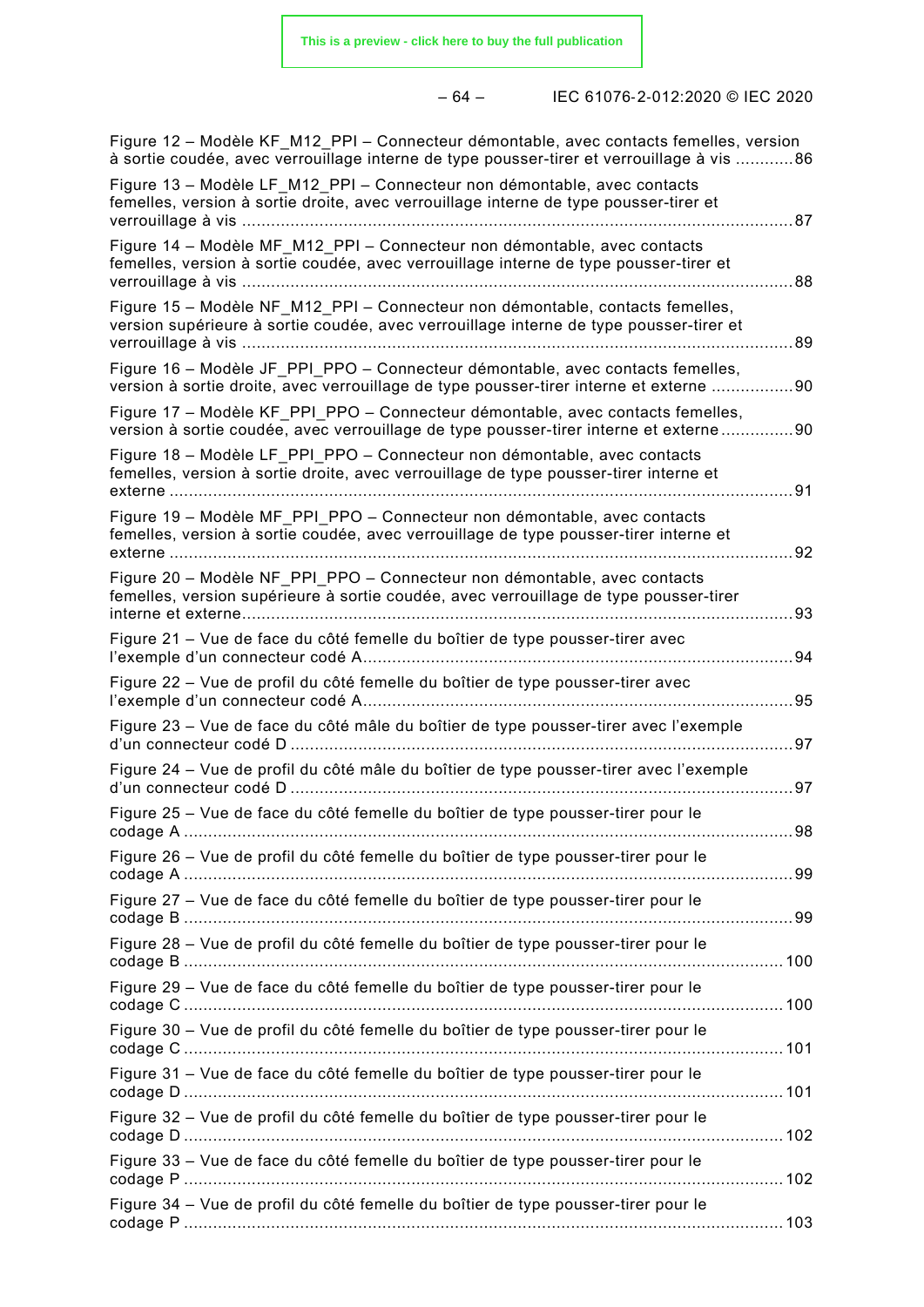IEC 61076‑2‑012:2020 © IEC 2020 – 65 –

| Figure 35 - Vue de face du côté femelle du boîtier de type pousser-tirer pour le                                                                                                 |  |
|----------------------------------------------------------------------------------------------------------------------------------------------------------------------------------|--|
| Figure 36 - Vue de profil du côté femelle du boîtier de type pousser-tirer pour le                                                                                               |  |
| Figure 37 - Vue de face du côté femelle du boîtier de type pousser-tirer pour le                                                                                                 |  |
| Figure 38 – Vue de profil du côté femelle du boîtier de type pousser-tirer pour le                                                                                               |  |
| Figure 39 - Vue de face du côté femelle du boîtier de type pousser-tirer pour le                                                                                                 |  |
| Figure 40 - Vue de profil du côté femelle du boîtier de type pousser-tirer pour le                                                                                               |  |
| Figure 41 - Vue de face du côté femelle du boîtier de type pousser-tirer pour le                                                                                                 |  |
| Figure 42 - Vue de profil du côté femelle du boîtier de type pousser-tirer pour le                                                                                               |  |
| Figure 43 - Vue de face du côté femelle du boîtier de type pousser-tirer pour le                                                                                                 |  |
| Figure 44 - Vue de profil du côté femelle du boîtier de type pousser-tirer pour le                                                                                               |  |
| Figure 45 - Vue de face du côté femelle du boîtier de type pousser-tirer pour le                                                                                                 |  |
| Figure 46 - Vue de profil du côté femelle du boîtier de type pousser-tirer pour le                                                                                               |  |
| Figure 47 - Vue de face du côté femelle du boîtier de type pousser-tirer pour le                                                                                                 |  |
| Figure 48 - Vue de profil du côté femelle du boîtier de type pousser-tirer pour le                                                                                               |  |
| Figure 49 – Vue de face du côté femelle du boîtier de type pousser-tirer pour le Type 1110<br>Figure 50 - Vue de profil du côté femelle du boîtier de type pousser-tirer pour le |  |
|                                                                                                                                                                                  |  |
| Figure 51 - Vue de face du côté femelle du boîtier de type pousser-tirer pour le Type 2111<br>Figure 52 – Vue de profil du côté femelle du boîtier de type pousser-tirer pour le |  |
| Figure 53 - Vue de face du côté femelle du boîtier de type pousser-tirer pour le Type 3112                                                                                       |  |
| Figure 54 – Vue de profil du côté femelle du boîtier de type pousser-tirer pour le                                                                                               |  |
| Figure 55 - Vue de face du côté femelle du boîtier de type pousser-tirer pour le Type 4113<br>Figure 56 - Vue de profil du côté femelle du boîtier de type pousser-tirer pour le |  |
|                                                                                                                                                                                  |  |
|                                                                                                                                                                                  |  |
|                                                                                                                                                                                  |  |
|                                                                                                                                                                                  |  |
|                                                                                                                                                                                  |  |
|                                                                                                                                                                                  |  |
|                                                                                                                                                                                  |  |
|                                                                                                                                                                                  |  |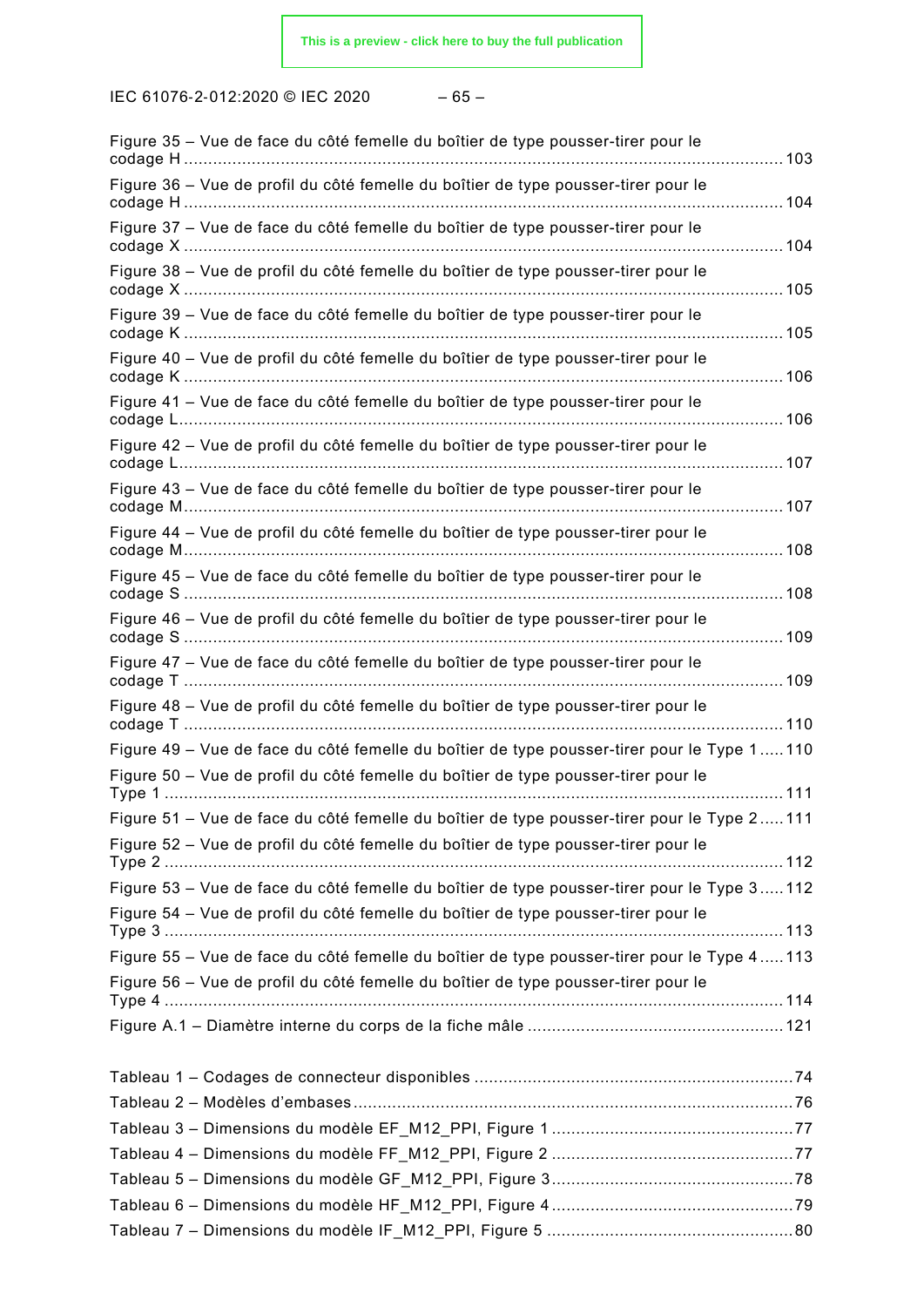– 66 – IEC 61076‑2‑012:2020 © IEC 2020

| Tableau 24 - Dimensions du boîtier de type pousser-tirer (côté femelle) 96             |  |
|----------------------------------------------------------------------------------------|--|
| Tableau 25 - Dimensions du boîtier de type pousser-tirer (côté mâle) 98                |  |
| Tableau 26 – Dimensions du boîtier de type pousser-tirer spécifiques au codage A99     |  |
| Tableau 27 - Dimensions du boîtier de type pousser-tirer spécifiques au codage B 100   |  |
| Tableau 28 – Dimensions du boîtier de type pousser-tirer spécifiques au codage C 101   |  |
| Tableau 29 – Dimensions du boîtier de type pousser-tirer spécifiques au codage D 102   |  |
| Tableau 30 – Dimensions du boîtier de type pousser-tirer spécifiques au codage P 103   |  |
| Tableau 31 - Dimensions du boîtier de type pousser-tirer spécifiques au codage H 104   |  |
| Tableau 32 – Dimensions du boîtier de type pousser-tirer spécifiques au codage X 105   |  |
| Tableau 33 - Dimensions du boîtier de type pousser-tirer spécifiques au codage K106    |  |
| Tableau 34 – Dimensions du boîtier de type pousser-tirer spécifiques au codage L  107  |  |
| Tableau 35 – Dimensions du boîtier de type pousser-tirer spécifiques au codage M  108  |  |
| Tableau 36 – Dimensions du boîtier de type pousser-tirer spécifiques au codage S109    |  |
| Tableau 37 – Dimensions du boîtier de type pousser-tirer spécifiques au codage T110    |  |
| Tableau 38 – Dimensions du boîtier de type pousser-tirer spécifiques au Type 1111      |  |
| Tableau 39 – Dimensions du boîtier de type pousser-tirer spécifiques au Type 2112      |  |
| Tableau 40 – Dimensions du boîtier de type pousser-tirer spécifiques au Type 3113      |  |
| Tableau 41 – Dimensions du boîtier de type pousser-tirer spécifiques au Type 4  114    |  |
| Tableau 42 - Forces d'insertion et d'extraction pour le mécanisme de verrouillage  117 |  |
|                                                                                        |  |
|                                                                                        |  |
| Tableau A.1 - Diamètre interne du corps de la fiche mâle, dimension X 121              |  |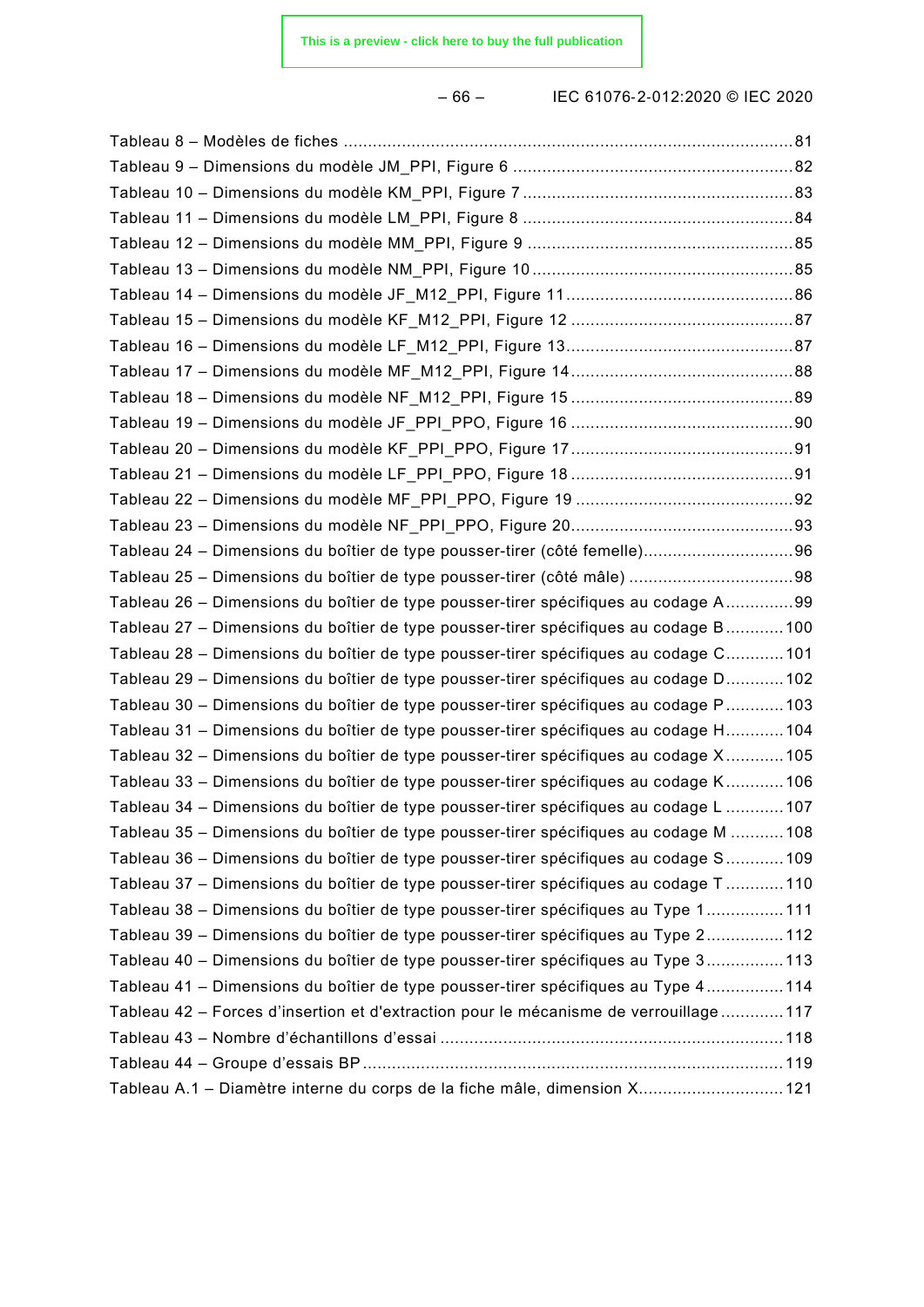IEC 61076‑2‑012:2020 © IEC 2020 – 67 –

# COMMISSION ÉLECTROTECHNIQUE INTERNATIONALE

\_\_\_\_\_\_\_\_\_\_\_\_

# **CONNECTEURS POUR ÉQUIPEMENTS ÉLECTRIQUES ET ÉLECTRONIQUES – EXIGENCES DE PRODUIT –**

# **Partie 2-012: Connecteurs circulaires – Spécification particulière relative aux connecteurs avec verrouillage interne de type pousser-tirer fondée sur les interfaces de connecteur M12 conformément à l'IEC 61076-2-101, l'IEC 61076-2-109, l'IEC 61076-2-111 et l'IEC 61076-2-113**

#### AVANT-PROPOS

- <span id="page-17-0"></span>1) La Commission Électrotechnique Internationale (IEC) est une organisation mondiale de normalisation composée de l'ensemble des comités électrotechniques nationaux (Comités nationaux de l'IEC). L'IEC a pour objet de favoriser la coopération internationale pour toutes les questions de normalisation dans les domaines de l'électricité et de l'électronique. À cet effet, l'IEC – entre autres activités – publie des Normes internationales, des Spécifications techniques, des Rapports techniques, des Spécifications accessibles au public (PAS) et des Guides (ci-après dénommés "Publication(s) de l'IEC"). Leur élaboration est confiée à des comités d'études, aux travaux desquels tout Comité national intéressé par le sujet traité peut participer. Les organisations internationales, gouvernementales et non gouvernementales, en liaison avec l'IEC, participent également aux travaux. L'IEC collabore étroitement avec l'Organisation Internationale de Normalisation (ISO), selon des conditions fixées par accord entre les deux organisations.
- 2) Les décisions ou accords officiels de l'IEC concernant les questions techniques représentent, dans la mesure du possible, un accord international sur les sujets étudiés, étant donné que les Comités nationaux de l'IEC intéressés sont représentés dans chaque comité d'études.
- 3) Les Publications de l'IEC se présentent sous la forme de recommandations internationales et sont agréées comme telles par les Comités nationaux de l'IEC. Tous les efforts raisonnables sont entrepris afin que l'IEC s'assure de l'exactitude du contenu technique de ses publications; l'IEC ne peut pas être tenue responsable de l'éventuelle mauvaise utilisation ou interprétation qui en est faite par un quelconque utilisateur final.
- 4) Dans le but d'encourager l'uniformité internationale, les Comités nationaux de l'IEC s'engagent, dans toute la mesure possible, à appliquer de façon transparente les Publications de l'IEC dans leurs publications nationales et régionales. Toutes divergences entre toutes Publications de l'IEC et toutes publications nationales ou régionales correspondantes doivent être indiquées en termes clairs dans ces dernières.
- 5) L'IEC elle-même ne fournit aucune attestation de conformité. Des organismes de certification indépendants fournissent des services d'évaluation de conformité et, dans certains secteurs, accèdent aux marques de conformité de l'IEC. L'IEC n'est responsable d'aucun des services effectués par les organismes de certification indépendants.
- 6) Tous les utilisateurs doivent s'assurer qu'ils sont en possession de la dernière édition de cette publication.
- 7) Aucune responsabilité ne doit être imputée à l'IEC, à ses administrateurs, employés, auxiliaires ou mandataires, y compris ses experts particuliers et les membres de ses comités d'études et des Comités nationaux de l'IEC, pour tout préjudice causé en cas de dommages corporels et matériels, ou de tout autre dommage de quelque nature que ce soit, directe ou indirecte, ou pour supporter les coûts (y compris les frais de justice) et les dépenses découlant de la publication ou de l'utilisation de cette Publication de l'IEC ou de toute autre Publication de l'IEC, ou au crédit qui lui est accordé.
- 8) L'attention est attirée sur les références normatives citées dans cette publication. L'utilisation de publications référencées est obligatoire pour une application correcte de la présente publication.
- 9) L'attention est attirée sur le fait que certains des éléments de la présente Publication de l'IEC peuvent faire l'objet de droits de brevet. L'IEC ne saurait être tenue pour responsable de ne pas avoir identifié de tels droits de brevets et de ne pas avoir signalé leur existence.

La Norme internationale IEC 61076-2-012 a été établie par le sous-comité 48B: Connecteurs électriques, du comité d'études 48 de l'IEC: Connecteurs électriques et structures mécaniques pour les équipements électriques et électroniques.

Le texte de cette Norme internationale est issu des documents suivants:

| <b>FDIS</b>   | Rapport de vote |  |
|---------------|-----------------|--|
| 48B/2813/FDIS | 48B/2831/RVD    |  |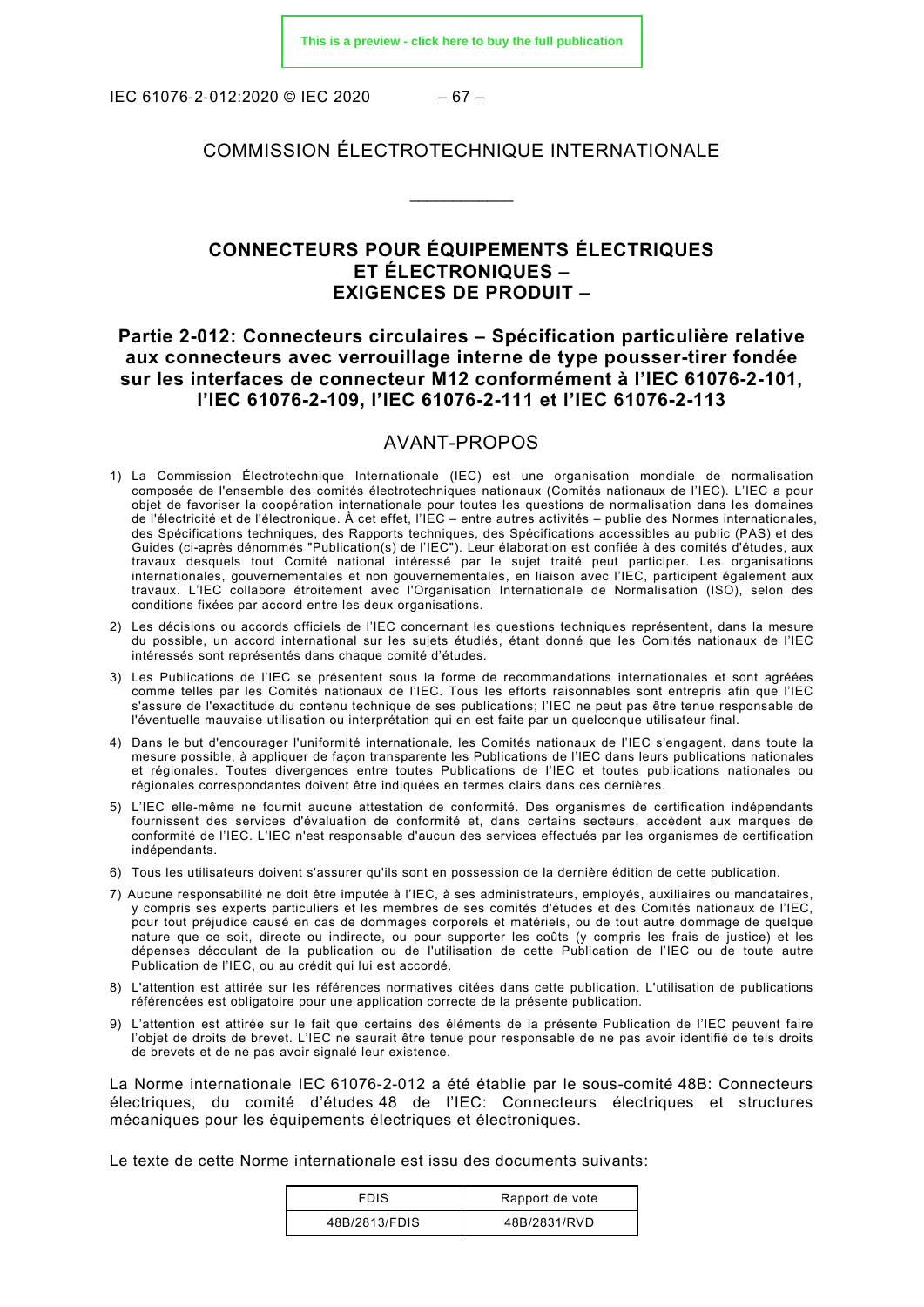– 68 – IEC 61076‑2‑012:2020 © IEC 2020

Le rapport de vote indiqué dans le tableau ci-dessus donne toute information sur le vote ayant abouti à l'approbation de cette Norme internationale.

La version française de la norme n'a pas été soumise au vote.

Ce document a été rédigé selon les Directives ISO/IEC, Partie 2.

Une liste de toutes les parties de la série IEC 61076, présentées sous le titre général *Connecteurs pour équipements électriques et électroniques – Exigences de produit*, peut être consultée sur le site web de l'IEC.

Les futures normes de cette série porteront dorénavant le nouveau titre général cité ci-dessus. Le titre des normes existant déjà dans cette série sera mis à jour lors de la prochaine édition.

Le comité a décidé que le contenu de ce document ne sera pas modifié avant la date de stabilité indiquée sur le site web de l'IEC sous "http://webstore.iec.ch" dans les données relatives au document recherché. À cette date, le document sera

- reconduit,
- supprimé,
- remplacé par une édition révisée, ou
- amendé.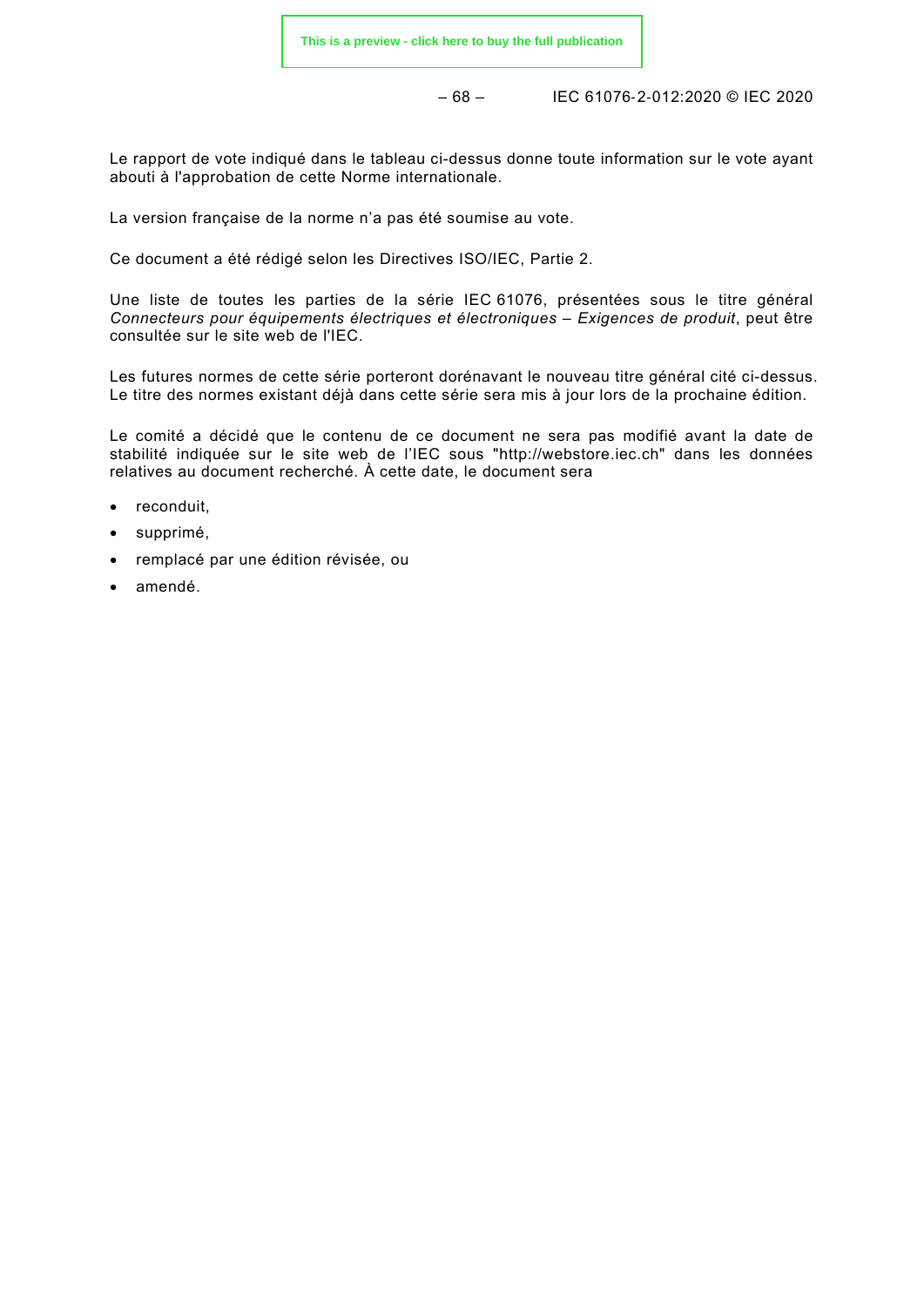IEC 61076‑2‑012:2020 © IEC 2020 – 69 –

| IEC SC 48B - Connecteurs électriques<br>Spécification disponible auprès de:<br>Secrétariat Général de l'IEC<br>Ou à l'adresse indiquée à l'intérieur de la page de couverture. | IFC 61076-2-012 Fd 1                                                                                                                                                                                         |
|--------------------------------------------------------------------------------------------------------------------------------------------------------------------------------|--------------------------------------------------------------------------------------------------------------------------------------------------------------------------------------------------------------|
| SPÉCIFICATION PARTICULIÈRE conformément à<br>l'IEC 61076-1                                                                                                                     |                                                                                                                                                                                                              |
|                                                                                                                                                                                | Connecteurs circulaires internes M12<br>de type pousser-tirer (push-pull)<br>destinés à l'alimentation et/ou à la<br>transmission du signal et/ou des<br>données                                             |
|                                                                                                                                                                                | Embases avec contacts femelles, et<br>mécanisme interne de type pousser-<br>tirer<br>accouplables à des prises avec<br>verrouillage interne de type pousser-<br>tirer ou verrouillage à vis M12              |
|                                                                                                                                                                                | Fiches pour câbles avec contacts mâle<br>et verrouillage interne de type pousser-<br>tirer                                                                                                                   |
| IFC.                                                                                                                                                                           | Deux types de fiches pour câbles avec<br>contacts femelles, avec mécanisme<br>interne de type pousser-tirer, et vis<br>M12 ou mécanisme externe de type<br>pousser-tirer conformément à<br>l'IEC 61076-2-010 |
|                                                                                                                                                                                | Démontable - Non démontable                                                                                                                                                                                  |
|                                                                                                                                                                                | Embases avec montage arrière ou<br>montage par écrou (avant)                                                                                                                                                 |
|                                                                                                                                                                                | Connecteurs à sortie droite et à sortie<br>coudée                                                                                                                                                            |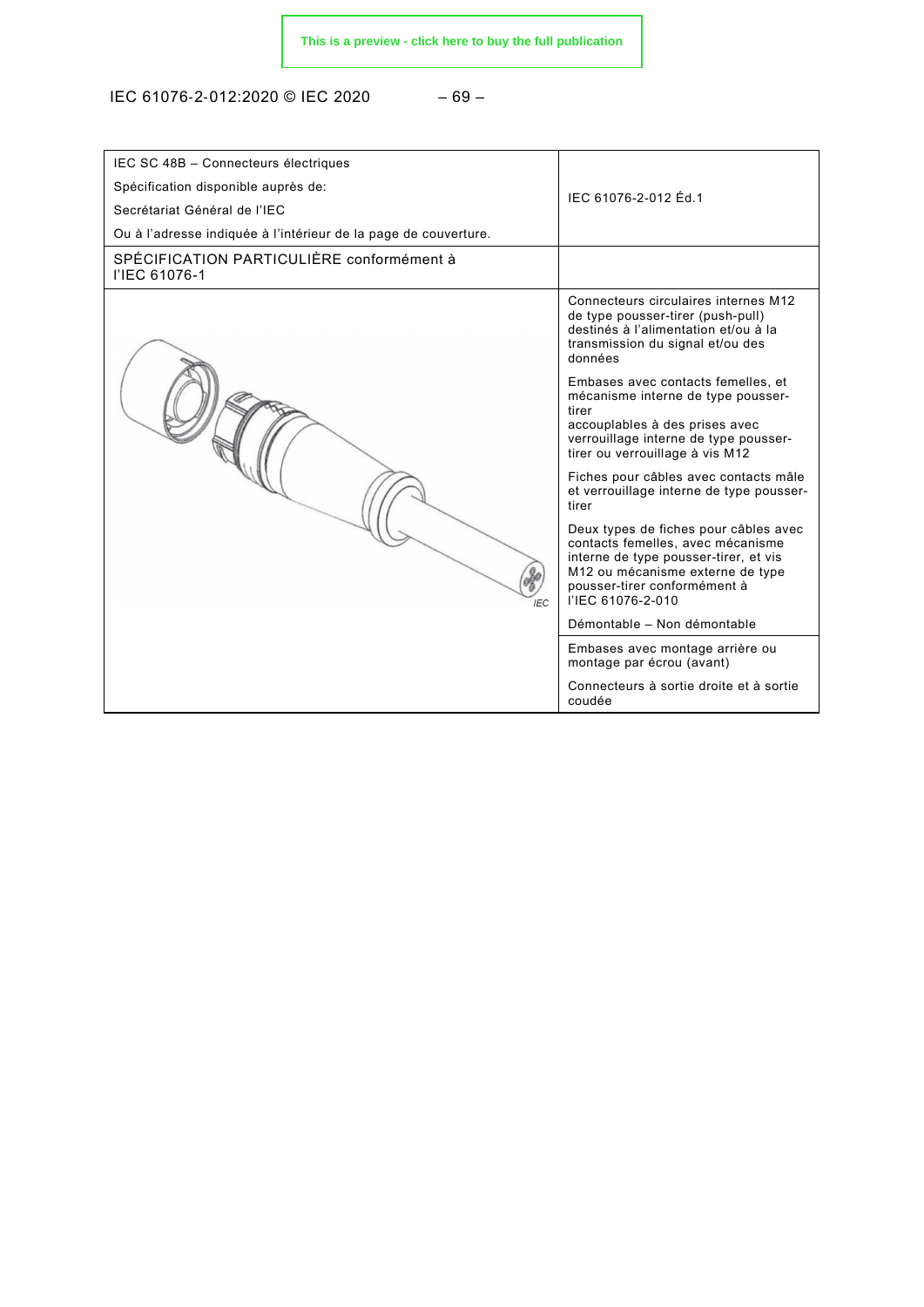– 70 – IEC 61076‑2‑012:2020 © IEC 2020

# **CONNECTEURS POUR ÉQUIPEMENTS ÉLECTRIQUES ET ÉLECTRONIQUES – EXIGENCES DE PRODUIT –**

**Partie 2-012: Connecteurs circulaires – Spécification particulière relative aux connecteurs avec verrouillage interne de type pousser-tirer fondée sur les interfaces de connecteur M12 conformément à l'IEC 61076-2-101, l'IEC 61076-2-109, l'IEC 61076-2-111 et l'IEC 61076-2-113**

#### <span id="page-20-0"></span>**1 Domaine d'application**

La présente partie de l'IEC 61076-2 décrit les connecteurs circulaires équipés d'un mécanisme de verrouillage interne de type pousser-tirer dérivé des connecteurs à verrouillage à vis M12 et par conséquent compatible avec ces derniers, et avec des interfaces d'accouplement conformément à l'IEC 61076-2-101, l'IEC 61076-2-109, l'IEC 61076-2-111 et l'IEC 61076-2-113.

Une embase femelle équipée d'un verrouillage interne de type pousser-tirer conformément au présent document est accouplable à une fiche mâle codée en conséquence avec verrouillage à vis M12 conformément à l'IEC 61076-2-101, l'IEC 61076-2-109, l'IEC 61076-2-111 ou l'IEC 61076-2-113.

NOTE 1 "M12" désigne la dimension du pas de vis du mécanisme de verrouillage à vis de connecteurs circulaires avec verrouillage à vis M12.

Le présent document couvre à la fois:

- a) les connecteurs d'alimentation avec des caractéristiques assignées de courant de 16 A maximum et des caractéristiques assignées de tension de 630 V maximum, généralement utilisés pour l'alimentation des équipements électriques utilisés dans les locaux industriels, et
- b) les connecteurs pour la transmission de données et de signal avec des fréquences maximales de 500 MHz.

NOTE 2 Les connecteurs d'alimentation ne conviennent pas comme socles de prises de courant de distribution de courant dans les installations électriques des bâtiments.

Ces connecteurs se composent à la fois d'embases et de fiches, démontables ou non, avec verrouillage interne M12 de type pousser-tirer, comme cela est expliqué ci-dessus. Les connecteurs mâles possèdent des contacts arrondis de 0,60 mm à 1,5 mm de diamètre.

Le présent document couvre plusieurs types de connecteurs identifiés par leurs "codages" et présentant différentes dispositions de contact non interchangeables.

La conception du mécanisme interne de type pousser-tirer empêche l'accouplement fortuit de la fiche interne de type pousser-tirer mâle au connecteur femelle avec verrouillage à vis M12, même pour un codage identique.

Certains modèles de fiches à contacts femelles couverts dans le présent document sont équipés d'un verrouillage interne et externe de type pousser-tirer pour une compatibilité d'accouplement, ainsi que de fiches ou embases mâles codés en conséquence, conformément à l'IEC 61076-2-010.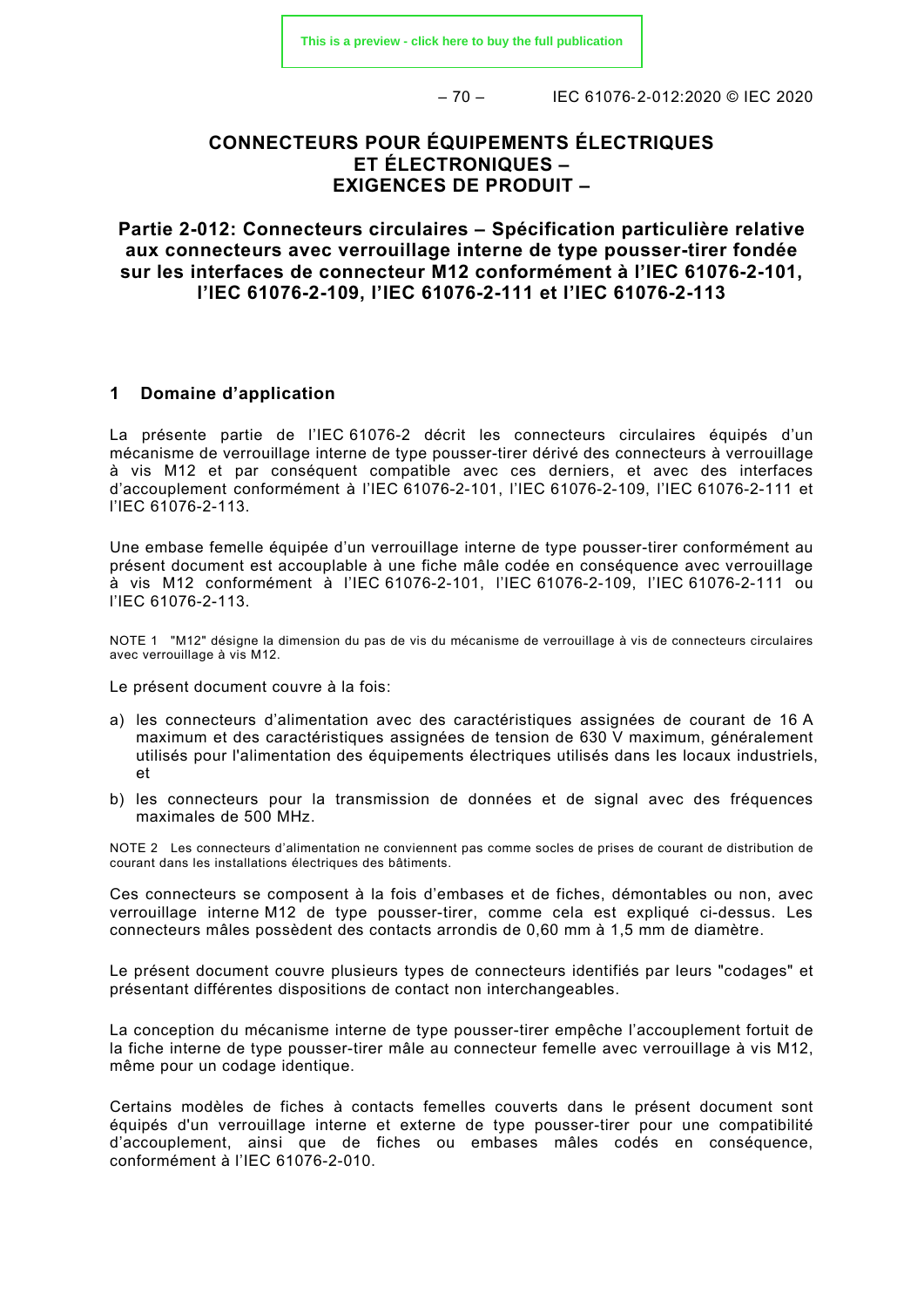IEC 61076‑2‑012:2020 © IEC 2020 – 71 –

#### <span id="page-21-0"></span>**2 Références normatives**

Les documents suivants sont cités dans le texte de sorte qu'ils constituent, pour tout ou partie de leur contenu, des exigences du présent document. Pour les références datées, seule l'édition citée s'applique. Pour les références non datées, la dernière édition du document de référence s'applique (y compris les éventuels amendements).

IEC 60050-581:2008, *Vocabulaire électrotechnique international – Partie 581: Composants électromécaniques pour équipements électroniques*

IEC 60068-1, *Essais d'environnement – Partie 1: Généralités et lignes directrices*

IEC 60512-2-1, *Connecteurs pour équipements électroniques – Essais et mesures – Partie 2-1: Essais de continuité électrique et de résistance de contact – Essai 2a: Résistance de contact – Méthode du niveau des millivolts*

IEC 60512-3-1, *Connecteurs pour équipements électroniques – Essais et mesures – Partie 3-1: Essais d'isolement – Essai 3a: Résistance d'isolement*

IEC 60512-4-1, *Connecteurs pour équipements électroniques – Essais et mesures – Partie 4-1: Essais de contrainte diélectrique – Essai 4a: Tension de tenue*

IEC 60512-5-1, *Connecteurs pour équipements électroniques – Essais et mesures – Partie 5-1: Essais de courant limite – Essai 5a: Échauffement*

IEC 60512-6-3, *Connecteurs pour équipements électroniques – Essais et mesures – Partie 6-3: Essais de contraintes dynamiques – Essai 6c: Chocs*

IEC 60512-6-4, *Connecteurs pour équipements électroniques – Essais et mesures – Partie 6-4: Essais de contraintes dynamiques – Essai 6d: Vibrations (sinusoïdales)*

IEC 60512-9-1, *Connecteurs pour équipements électroniques – Essais et mesures – Partie 9-1: Essais d'endurance – Essai 9a: Fonctionnement mécanique*

IEC 60512-13-1, *Connecteurs pour équipements électroniques – Essais et mesures – Partie 13-1: Essais de fonctionnement mécanique – Essai 13a: Forces d'accouplement et de désaccouplement*

IEC 60512-13-2, *Connecteurs pour équipements électroniques – Essais et mesures – Partie 13-2: Essais de fonctionnement mécanique – Essai 13b: Forces d'insertion et d'extraction*

IEC 60512-13-5, *Connecteurs pour équipements électroniques – Essais et mesures – Partie 13-5: Essais de fonctionnement mécanique – Essai 13e: Méthode de polarisation et de codage*

IEC 60512-15-6, *Connecteurs pour équipements électroniques – Essais et mesures – Partie 15-6: Essais (mécaniques) des connecteurs – Essai 15f: Efficacité des dispositifs d'accouplement des connecteurs*

IEC 60529:1989, *Degrés de protection procurés par les enveloppes (Code IP)* IEC 60529:1989/AMD1:1999 IEC 60529:1989/AMD2:2013

IEC 60664-1, *Coordination de l'isolement des matériels dans les systèmes (réseaux) à basse tension – Partie 1: Principes, exigences et essais*